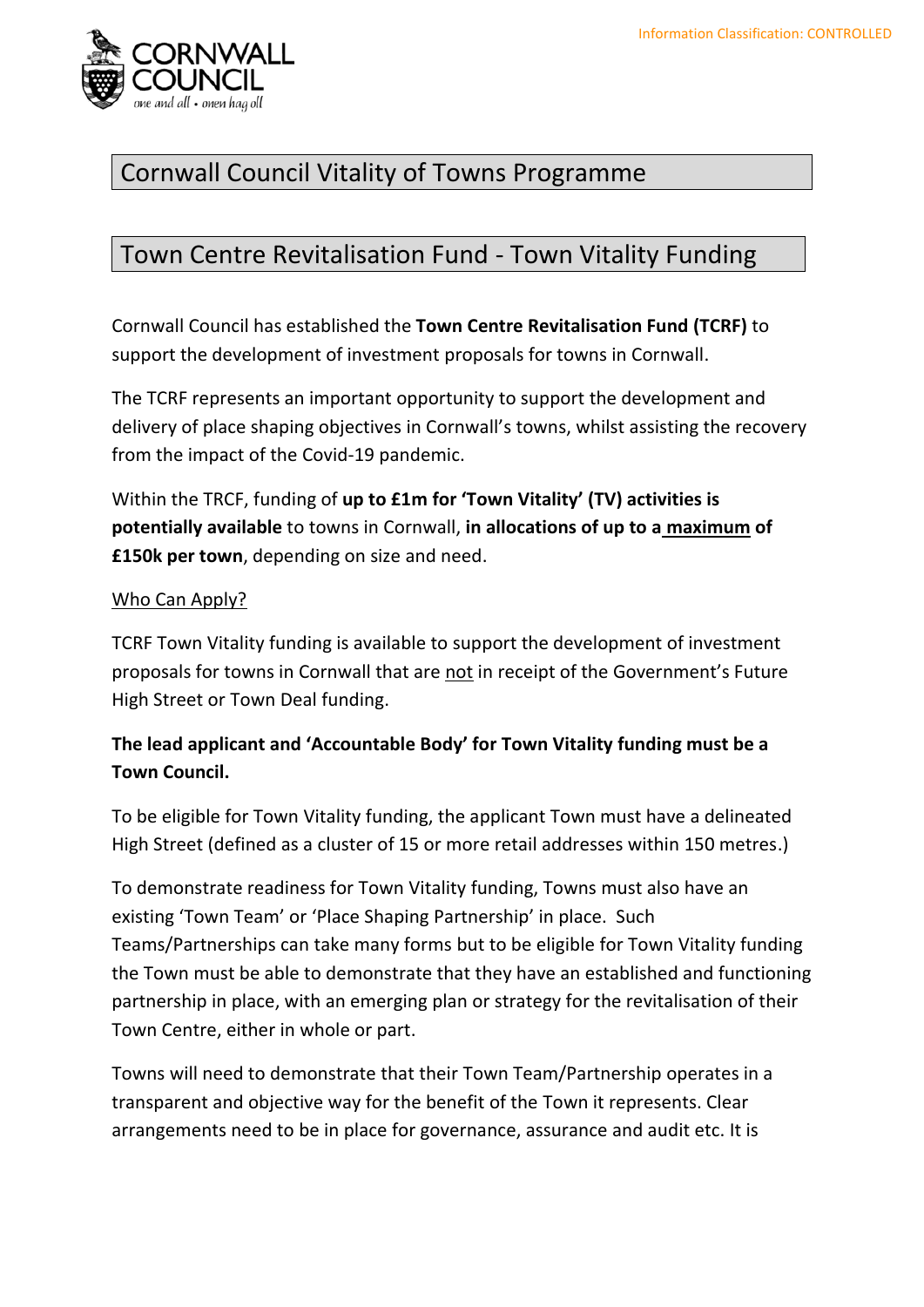

important that the membership of the Town Team/Partnership reflects the diversity of both the town and its surrounding area.

Towns are strongly advised to seek the guidance and support of their Cornwall Council Community Link Officer (CLO) at an early stage in the application process to ensure the CLO is able to confirm/support the Town's readiness to access Town Vitality funding. Engagement with the CLO is required before an application is submitted and, ideally, before significant work/time is committed to completing the application form. The CLO's views on readiness will be taken into account in assessing the merits and appropriateness of all Town Vitality applications received. Please see Section 2.5 of the Application Form.

#### When Can I Apply?

Eligible towns can apply to access TCRF Town Vitality funding by submitting a funding application in the form attached at Annex 1 below. Applications must be submitted within the timeframe set out on the Town Centre Revitalisation Fund web page [https://www.cornwall.gov.uk/business/economic-development/town-centre](https://www.cornwall.gov.uk/business/economic-development/town-centre-revitalisation-fund/)[revitalisation-fund/](https://www.cornwall.gov.uk/business/economic-development/town-centre-revitalisation-fund/) and will be assessed at the intervals specified therein.

If successful, applicants will receive a Grant Offer Letter setting out the amount of grant they have been awarded, the terms and conditions that will apply and the timescale within which the grant must be spent.

#### How Much Can I Apply For?

As defined above, eligible Towns, will be able to apply to access Town Vitality funding in accordance with the table below.

| <b>Population</b> | <b>Indicative Grant (£)</b> |
|-------------------|-----------------------------|
| Up to 10,000      | Up to £50,000               |
| 10-20,000         | Up to £100,000              |
| $20,000 +$        | Up to £150,000              |

Please refer to Annex 4 for details of the relevant population size for each Town.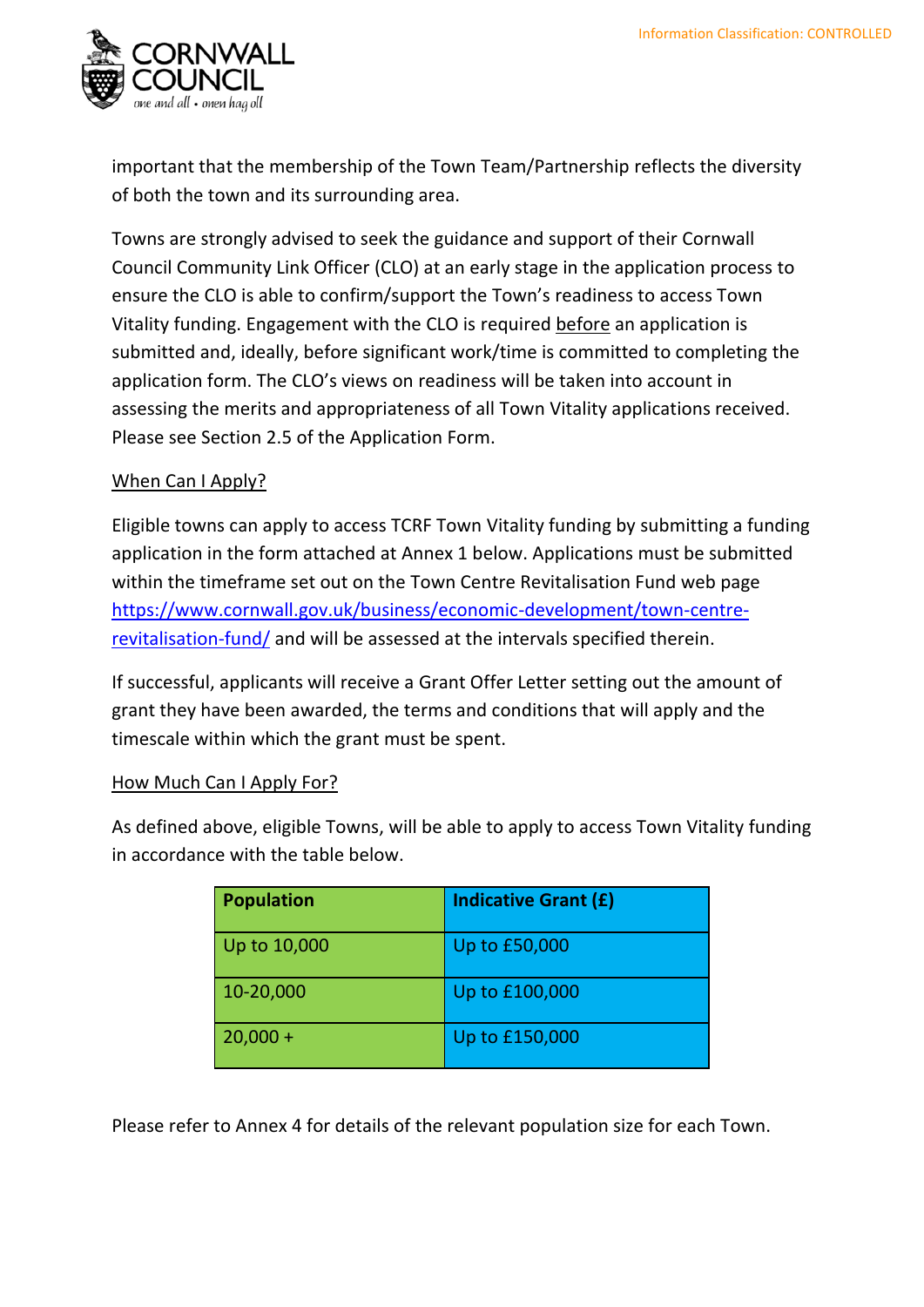

**It should be noted that the above figures are indicative only**. The **population size** of each Town will be taken into account in determining the level of grant that Cornwall Council will consider, as will;

- the **outcome/s** to be delivered
- the **impact** of the investment sought and
- the degree to which **evidence of need (and opportunity)** has been demonstrated by Towns within the applications they submit
- **value for money**

Grant awards will also take into consideration the extent to which the proposed activities align with, and enable the further progression and development of, the Town's identified or emerging place shaping vision and priorities.

#### What Can I Use TCRF Town Vitality Funding for?

Town Vitality grants are intended to fund **revenue** activities only.

The grant is being made available to support applicants take forward specific development work to advance plans/proposals that will improve the economic, social and environmental revitalisation of their Town Centres.

The types of activities (not exhaustive) that might be funded include;

- Feasibility studies
- Conceptual designs
- Community/stakeholder engagement
- Demand studies
- Targeted research
- Commissioning of professional/specialist expertise to provide technical advice, etc
- Bid writing capacity/expertise

Towns across Cornwall are increasingly likely to see a higher turnover of uses and the re-purposing of buildings within their centres in the future. The key to future vibrancy is therefore to maintain a critical mass of activity within core centres in order to ensure that Town Centres remain 'bustling' and vibrant.

In the applications/proposals received for TCRF Town Vitality funding, Cornwall Council wants to see that Towns have begun to consider how their centres can support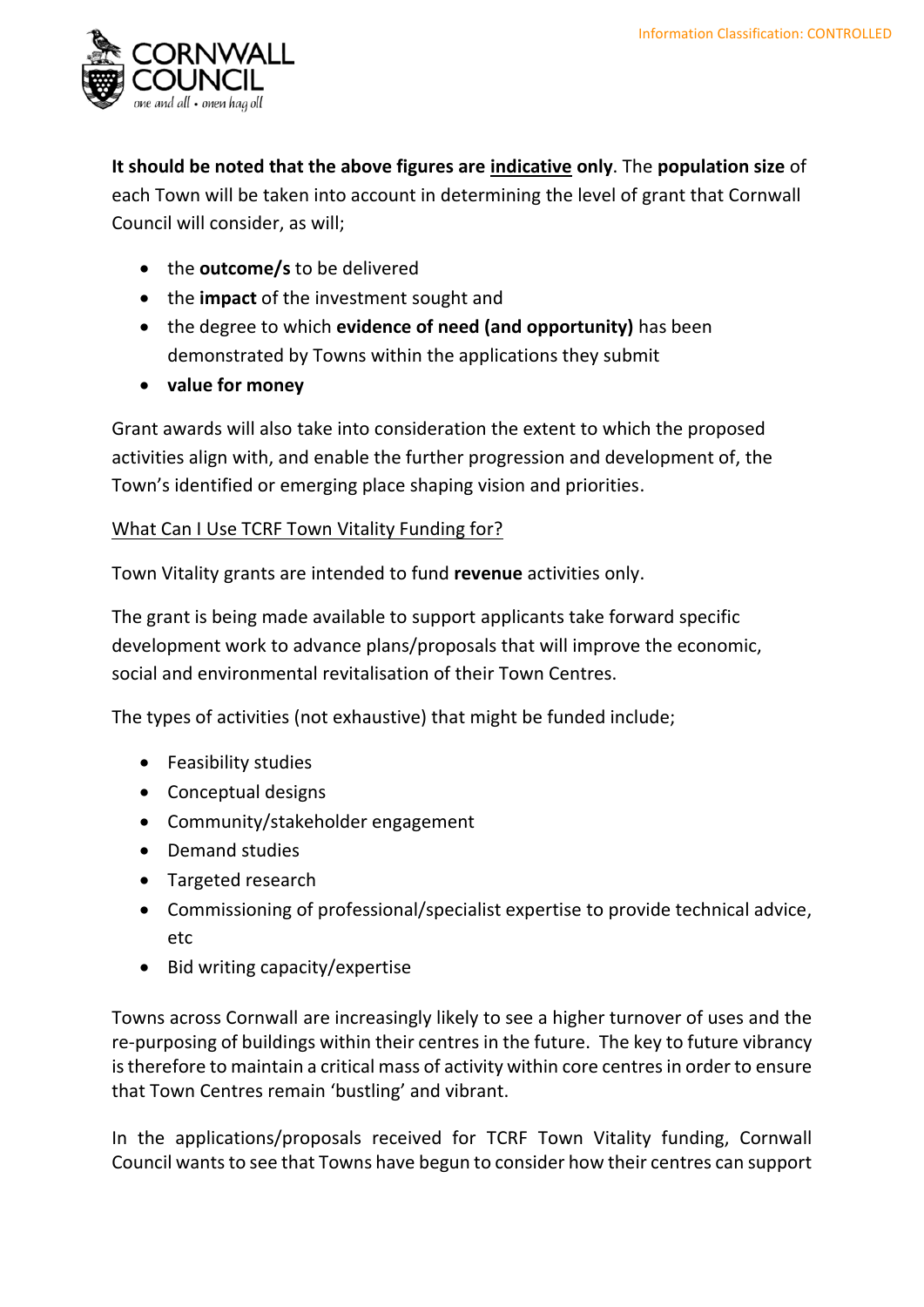

a new mixed-use environment and encourage a diverse offer. This could, for example, include improving parks, green spaces and public realm and/or changes in use that make best use of Towns' built, cultural and heritage assets. Proposals could also consider the 're-greening' of town centres and public spaces to provide cleaner and safer environments, with less dependency on the car, improved green infrastructure and improved connectivity across and within Towns.

Amongst other things, Towns should be considering the following within their ongoing place shaping dialogues;

- **Proactively utilising vacant and underused premises for alternative activity and entrepreneurship** including the introduction, for example, of pop up shops and mixed use, meanwhile uses, office and residential space, leisure, creative and cultural activity.
- **Creating managed workspace hubs** to enable different ways of working and provide Town Centre working accommodation for employees unable to work from home but wanting to reduce their need to commute.
- **Encouraging community facilities** including exploring initiatives that help to promote mixed uses and create additional footfall into Town Centres.
- **Encouraging the use of upper floors** including disused storage space and ancillary floorspace.
- **Encouraging the redevelopment of existing town centre sites** to increase the mix of uses.
- **Recognising that some existing Town Centre buildings could potentially revert to residential use** to support housing requirements for residents with a reduced reliance on cars such as for older and younger people. A 'mix' of accommodation can help generate a more 'balanced' type of community needed to support long term sustainability.
- **Providing for the multi-use of public realm to support pop up uses and events**  including provision of tables and chairs, temporary eateries and theatre and art events to attract people into towns.
- **Making places accessible** including access for walking and cycling and high quality WIFI.

Applications submitted should specifically show that the following Town centre priorities have been, or are being, considered;

- Strengths, weaknesses, opportunities and threats
- Shops and buildings that are empty in the Town Centre
- Changing demand and need (e.g. floorspace requirements, shop layout etc)
- Community demand for non-retail facilities and urban green space/public realm
- Housing demand and unmet need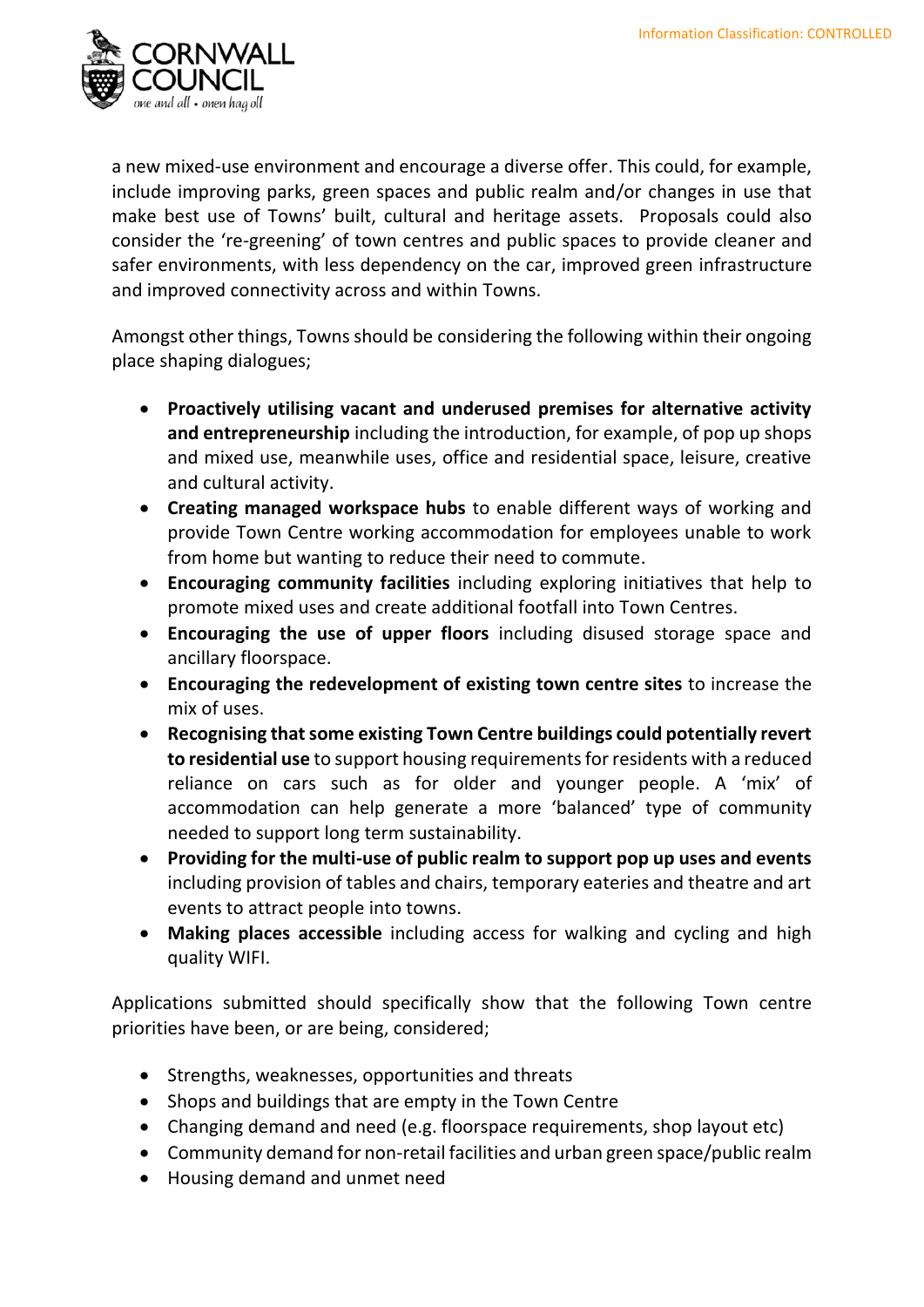

• Connectivity throughout the Town and where potential improvements can be made

#### Procurement

Individual Towns will be responsible for the compliant commissioning of all inputs/services proposed within their applications. All commissions are to be conducted in accordance with the Town Council's Standing Orders, Financial Regulations and recognised public procurement requirements.

Where several applications include proposals to commission similar pieces of work (such as data collection, research, demand studies for example), Cornwall Council reserves the right to consider whether commissioning the services under one combined/consolidated procurement process on behalf of multiple Towns might be more appropriate.

#### The Application Process

In order to access TRCF Town Vitality funding, eligible applicant organisations must complete the Application Form (Annex 1) below.

Completed applications received by the Council will be assessed as quickly as possible and funding awards will be made on the basis set out above, the information provided, and also taking into account;

- The number and level of other applications received
- The available budget
- The quality of applications and the completeness of the information provided

#### **Completed applications for Town Vitality funding support must be submitted to [vitalitytowns@cornwall.gov.uk](mailto:vitalitytowns@cornwall.gov.uk) within the timeframe set out on the TCRF web page.**

Note that the Council is not bound to accept/support all or any of the applications submitted, nor will it be held liable for any costs incurred by applicants in the completion of their applications.

**The Guidance Version of this Application Form (see Annex 2) should be referred to by applicants when developing and submitting their proposals. Any questions or clarification requests on the application form or process should be directed to the relevant Cornwall Council Community Link Officer in the first instance; <https://www.cornwall.gov.uk/media/44951611/clo-map.pdf>** *)*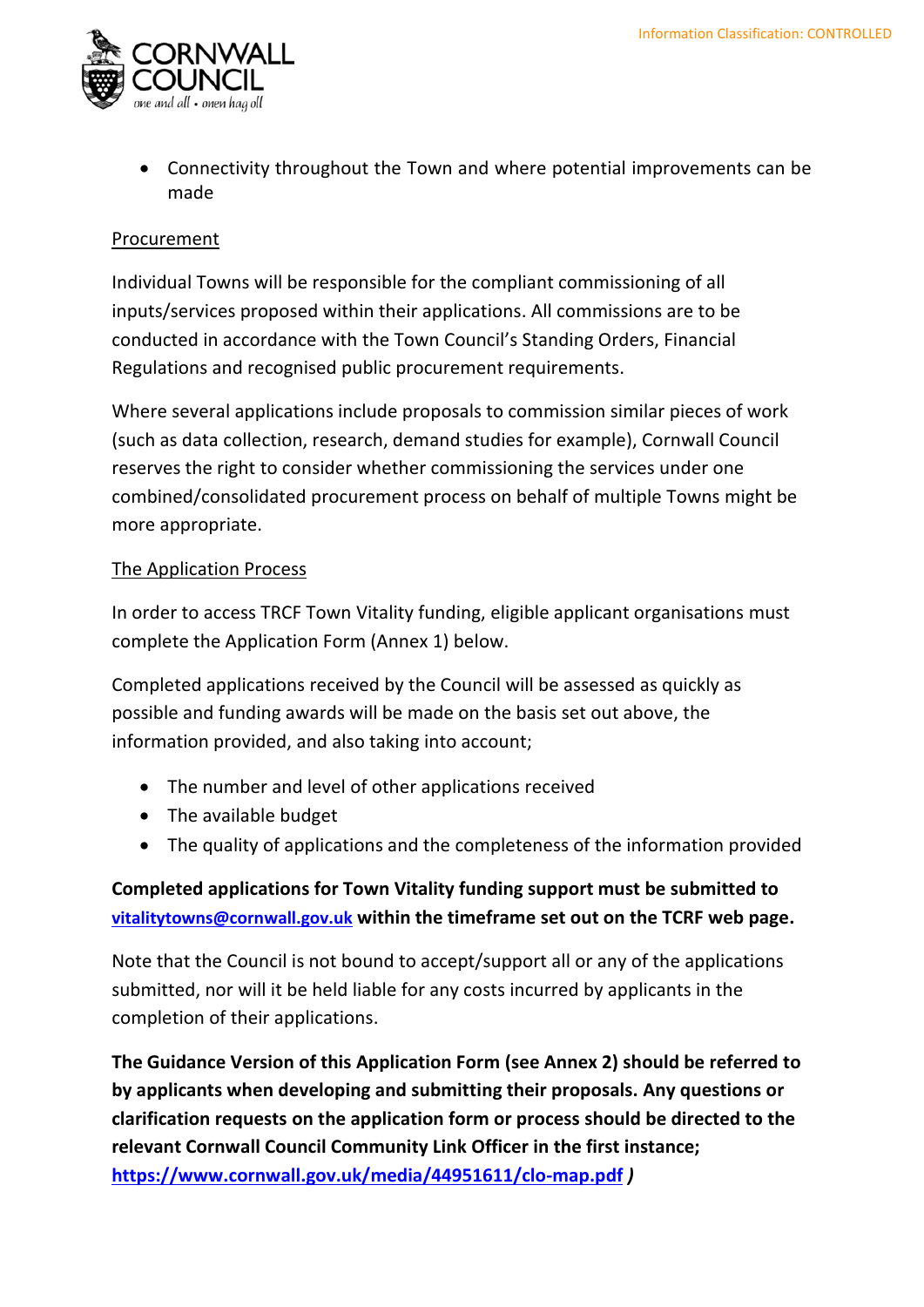

# Annex 1: Application Form for TCRF - Town Vitality Funding

| Section 1: Applicant Details               |                                    |
|--------------------------------------------|------------------------------------|
| 1.1 Applicant Organisation                 | <b>Liskeard Town Council</b>       |
| (Accountable Body)                         |                                    |
| 1.2 Applicant (Work) Address               | 3-5 West Street, Liskeard PL14 6BW |
| 1.3 Main Contact;                          |                                    |
| Name                                       | <b>Yvette Hayward</b>              |
| Position in the Organisation<br>$\bullet$  | RFO & Deputy Town Clerk            |
| <b>Work Email Address</b>                  | office1@liskeard.gov.uk            |
| Work Telephone Number<br>$\bullet$         | 01579 559561                       |
| <b>Work Mobile (Optional)</b><br>$\bullet$ |                                    |
| 1.4 Is the Applicant VAT Registered?       | Yes                                |
| 1.5 VAT Registration Number                | 818-3239-25                        |

| Section 2: Town and Partnership Details |                                                 |
|-----------------------------------------|-------------------------------------------------|
| 2.1 Town                                | Liskeard                                        |
| 2.2 Partnership Details                 | Redevelopment of the former cattle market       |
| 250 words (max)                         | site in Liskeard is currently a key project and |
|                                         | focus for town vitality. This project has a     |
|                                         | working group which has been established for    |
|                                         | approx. 5 year with a membership of Cornwall    |
|                                         | Council officers representing a number of       |
|                                         | departments, Cornwall Councillors, town         |
|                                         | councillors, the Neighbourhood Plan team, and   |
|                                         | the Liskerrett Centre. There is a Memorandum    |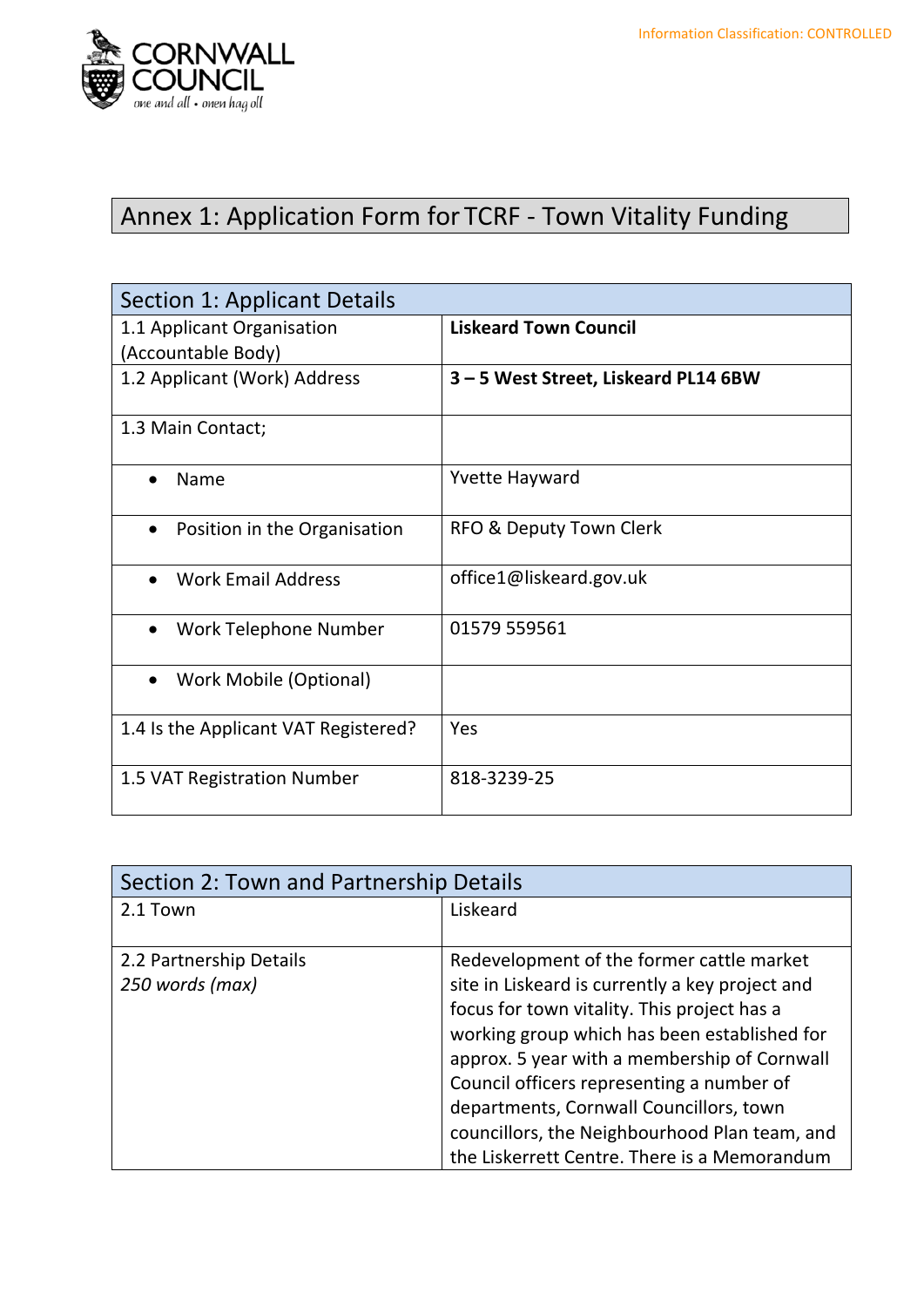

|                                               | of Understanding in place to regulate the<br>working relationship.                                                                                                                                                                                                                                                                                                                                                                                                                                                                                                                                                  |
|-----------------------------------------------|---------------------------------------------------------------------------------------------------------------------------------------------------------------------------------------------------------------------------------------------------------------------------------------------------------------------------------------------------------------------------------------------------------------------------------------------------------------------------------------------------------------------------------------------------------------------------------------------------------------------|
|                                               | While the focus of the group is redevelopment<br>of the cattle market, to ensure this is done<br>within the context of what is happening in the<br>wider town, the agenda includes updates and<br>discussion on other issues within the town<br>which would have an economic impact on the<br>town, and invites guest participants to report<br>on other projects e.g. the new library provider.<br>This project will be delivered in partnership                                                                                                                                                                   |
|                                               | with Cornwall Council as holders of the public<br>realm, and also landowners for the possible<br>sites for the proposed cycle hub.                                                                                                                                                                                                                                                                                                                                                                                                                                                                                  |
| 2.3 Stakeholder Commitment<br>250 words (max) | The Liskeard Neighbourhood Plan which was<br>made in 2018 after receiving 91.5% support at<br>referendum contains policies and projects for<br>sustaining and enhancing Liskeard's modern<br>market town centre and the protection and<br>enhancement of connectivity within the town<br>and the nearby countryside for pedestrians and<br>cyclists.                                                                                                                                                                                                                                                                |
|                                               | To develop these further Liskeard has had an<br>active travel working group in place for nearly<br>two years, whose membership comprises<br>Cornwall Councillors, town Councillors,<br>Cornwall Council and Cormac officers,<br>members of local and national cycling groups<br>and local professionals such as a landscape<br>architect and retired transport planner, who<br>have all helped shape the proposals. Notes<br>from the meetings of this group are reported<br>back to the town council via the<br>Communications and Engagement committee<br>and have been published on the town council<br>website. |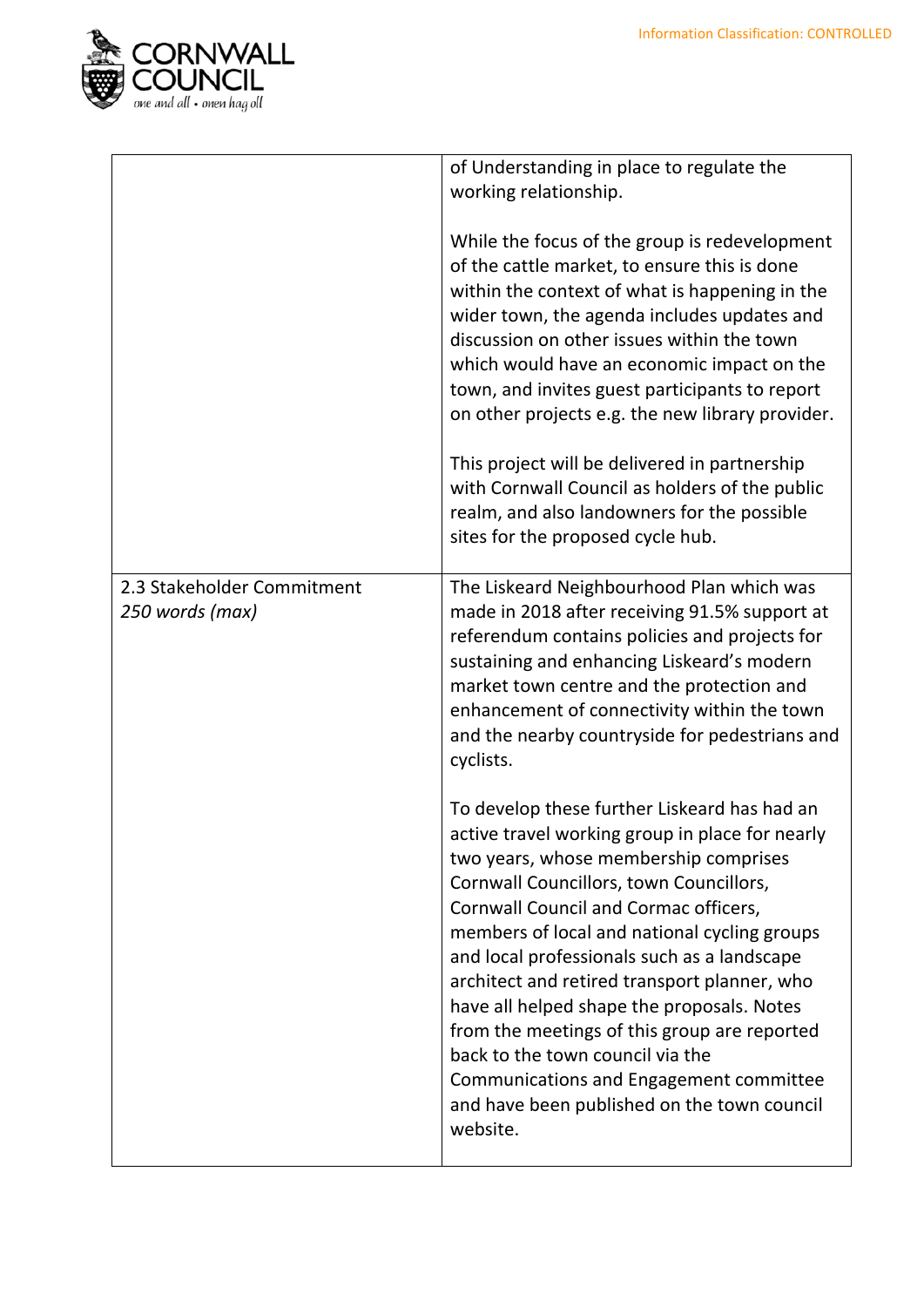

|                                                     | The Town Council has also been a part of the<br>Looe Valley Trail steering group since early<br>2016 and has provided it financial support.                                                                                                                                                                                                                                                                                                                                                                                                                                                                                               |
|-----------------------------------------------------|-------------------------------------------------------------------------------------------------------------------------------------------------------------------------------------------------------------------------------------------------------------------------------------------------------------------------------------------------------------------------------------------------------------------------------------------------------------------------------------------------------------------------------------------------------------------------------------------------------------------------------------------|
| 2.4 Delivery Partners<br>250 words (max)            | Cornwall Council and Cormac will be delivery<br>partners in the project, with officers from the<br>transport team drafting the brief for the<br>feasibility study, and Cormac delivering work<br>on the redevelopment of the bus stops.                                                                                                                                                                                                                                                                                                                                                                                                   |
|                                                     | We understand Looe Town Council will be<br>submitting their own similar bid to develop a<br>cycle hub in the Millpool at the other end of<br>the Liskeard to Looe multi use trail and develop<br>connectivity with their town centre, although<br>we are both at different stages in these<br>processes. A joint meeting has already taken<br>place to share work to date, and another is<br>proposed for January after discussion at the<br>next meeting of Looe Town Council, to<br>maximise opportunities to share information<br>and develop proposals which complement each<br>other and result in viable economic<br>opportunities. |
| 2.5 Community Link Officer (CLO)<br>250 words (max) | David Read - statement requested 15/12/20                                                                                                                                                                                                                                                                                                                                                                                                                                                                                                                                                                                                 |

| Section 3: Project/Proposal Details                       |                                                                                                                                                                                                                                                                                                                                                        |
|-----------------------------------------------------------|--------------------------------------------------------------------------------------------------------------------------------------------------------------------------------------------------------------------------------------------------------------------------------------------------------------------------------------------------------|
| 3.1 Project(s)/Proposal(s) Name                           | <b>Active Travel in Liskeard</b>                                                                                                                                                                                                                                                                                                                       |
| 3.2 Project(s)/Proposal(s) Description<br>500 words (max) | The project will commission a comprehensive<br>feasibility study covering the following:<br>Identifying the preferred option for a<br>$\bullet$<br>town centre cycle hub (and model for<br>commercial operation) to link with the<br>Liskeard to Looe multi use trail and<br>Liskeard loop and maximise the<br>economic benefit the trail can bring to |
|                                                           | the town, which will facilitate new                                                                                                                                                                                                                                                                                                                    |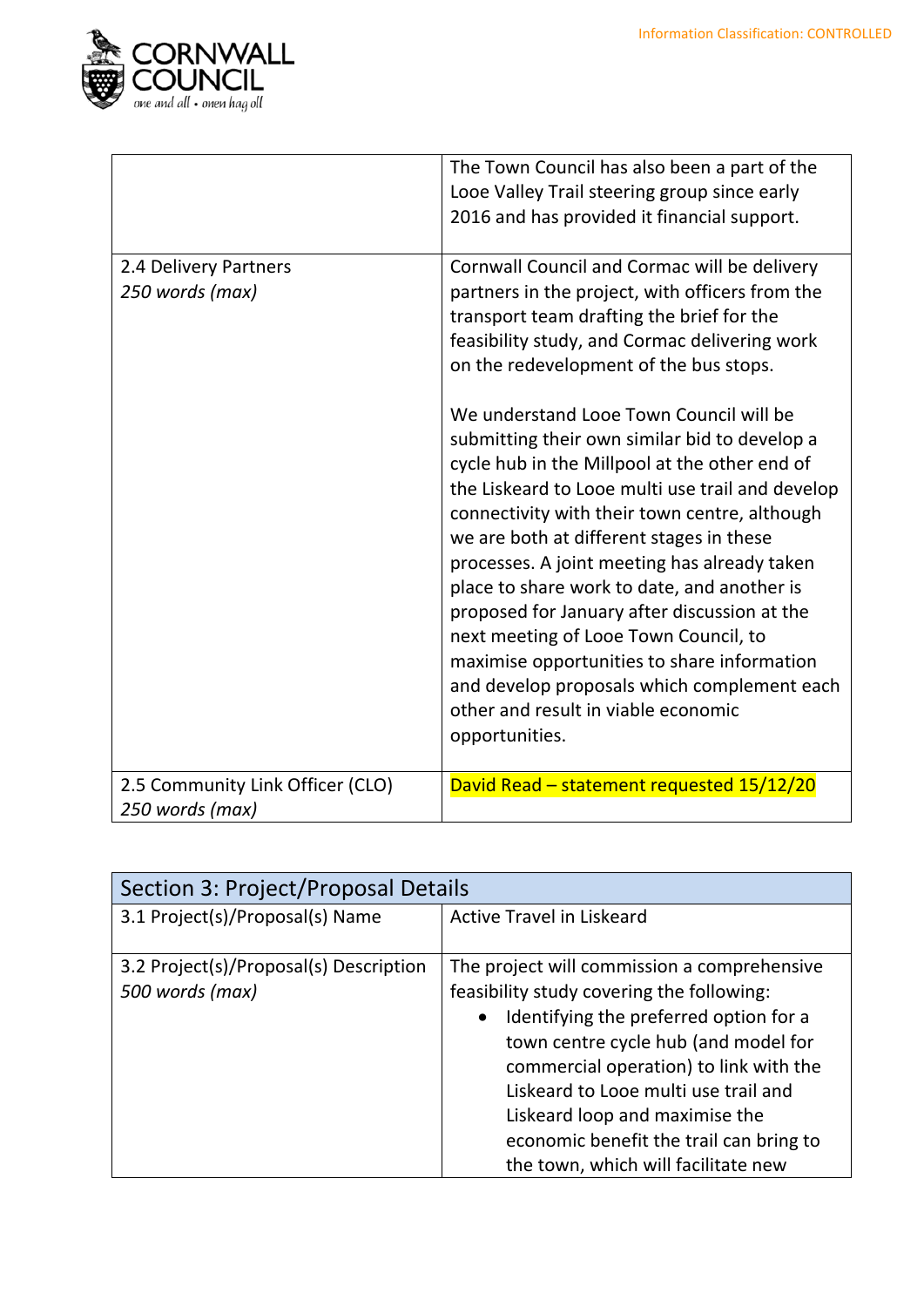

business opportunities and create an asset for people to visit, who will spend money in the town.

- Improve multi use safety on a number of key routes including; Station Road, New Road/Dean Street, Plymouth Road and Charter Way, linking key locations and green space in Liskeard, and ensuring these dovetail with and enhance the work being delivered by the Liskeard to Looe trail, including providing a link between the trail, proposed cycle hub and railway station, and delivering environmental benefits. The routes will look to facilitate sustainable access to key residential, retail, employment and educational services, improve air quality in the town and tackle climate change. People who walk and cycle take more trips to the high street over a month (*Source: TfL, 2014*). Over a month people who walk to the high street spend up to 40% more than people who drive to the high street (*Source: TfL, 2013*).The study will also look to identify key improvements to signage and supporting infrastructure such as cycle parking. Cycle parking delivers five times the retail spend per square metre than the same area of car parking (*Source: Raje and Saffrey, 2016*).
- Improve public transport infrastructure within the town, redeveloping bus stops on Barras Street which are no longer fit for purpose to accommodate the current longer 10.8m, lower buses making more frequent journeys within the town (on typical weekdays approximately 200 arrivals and departures on Barras Street daily) than when originally designed. This should also encompass promoting the use of multi modal transport,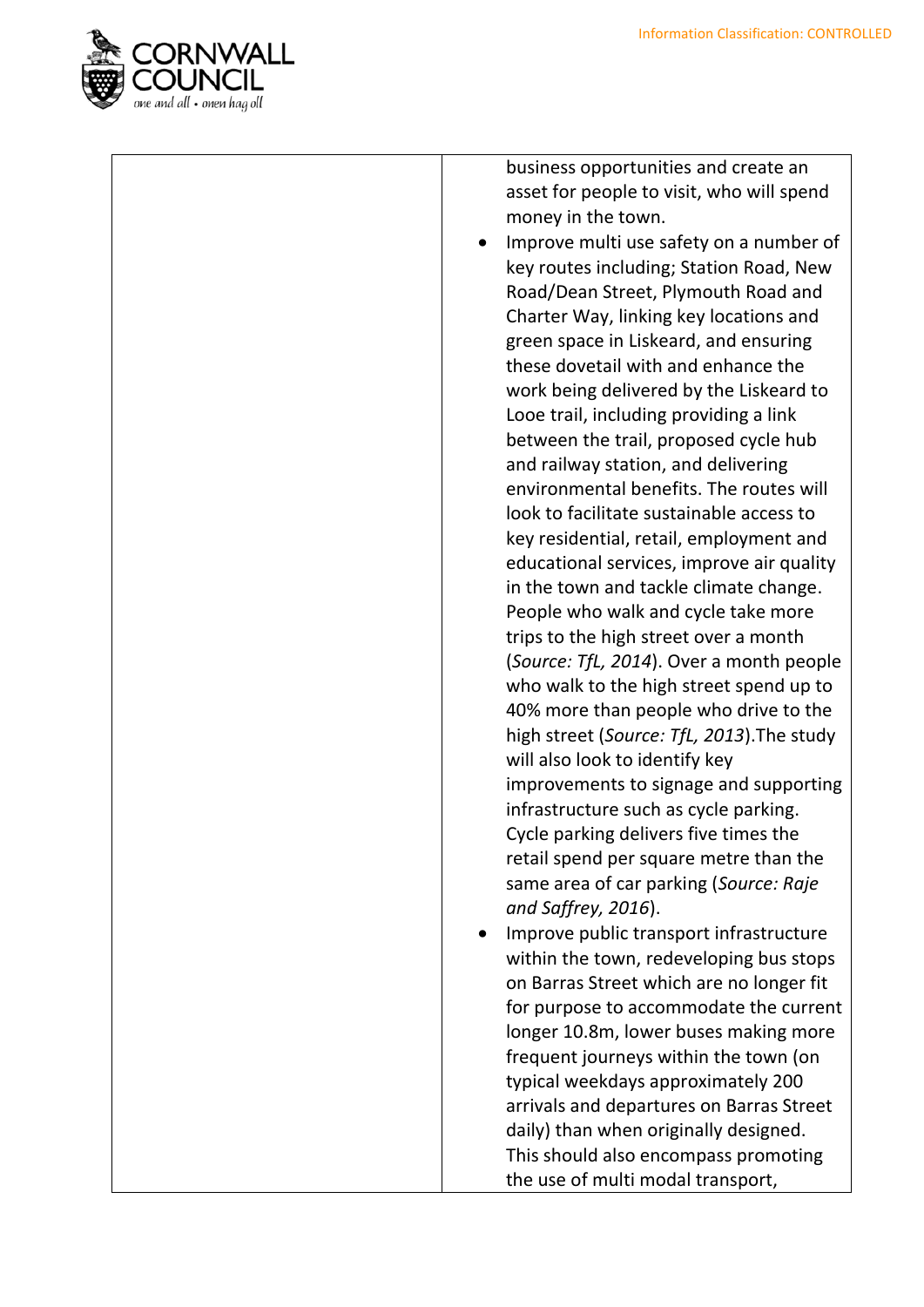

|  | connecting bus stops, cycle trails and the<br>railway station, and the necessary wider<br>infrastructure of street furniture<br>including cycle parking to facilitate it.<br>This will improve connectivity with other<br>towns and provide better travel to work<br>opportunities for the people of Liskeard<br>and the surrounding hinterlands it<br>services.                                                                                                                                                                                                        |
|--|-------------------------------------------------------------------------------------------------------------------------------------------------------------------------------------------------------------------------------------------------------------------------------------------------------------------------------------------------------------------------------------------------------------------------------------------------------------------------------------------------------------------------------------------------------------------------|
|  | This project will help protect the viability and<br>vitality of the town centre. High street walking,<br>cycling and public realm improvements can<br>increase retail sales by up to 30% (Source:<br>Lawlor, 2013).                                                                                                                                                                                                                                                                                                                                                     |
|  | During the Covid 19 pandemic small<br>independent local shops have played a key role<br>for those nervous of larger busier settings and<br>wishing to avoid the use of public transport.<br>Improved access to the town centre will<br>encourage those people to continue supporting<br>local business. In addition, during the first<br>lockdown many people turned to walking and<br>cycling for exercise and this builds on those<br>changed lifestyles to direct travel in these<br>forms towards the high street and away from<br>online channels to aid recovery. |

| Section 4: Programme & Milestones |             |
|-----------------------------------|-------------|
| 4.1 Proposed Start Date(s)        | asap        |
| 4.2 Proposed Completion Date(s)   |             |
| 4.3 Overall Duration of           |             |
| Project(s)/Proposal(s)            |             |
| 4.4 Phasing                       |             |
| 4.5 Milestones and Dependencies   | Draft brief |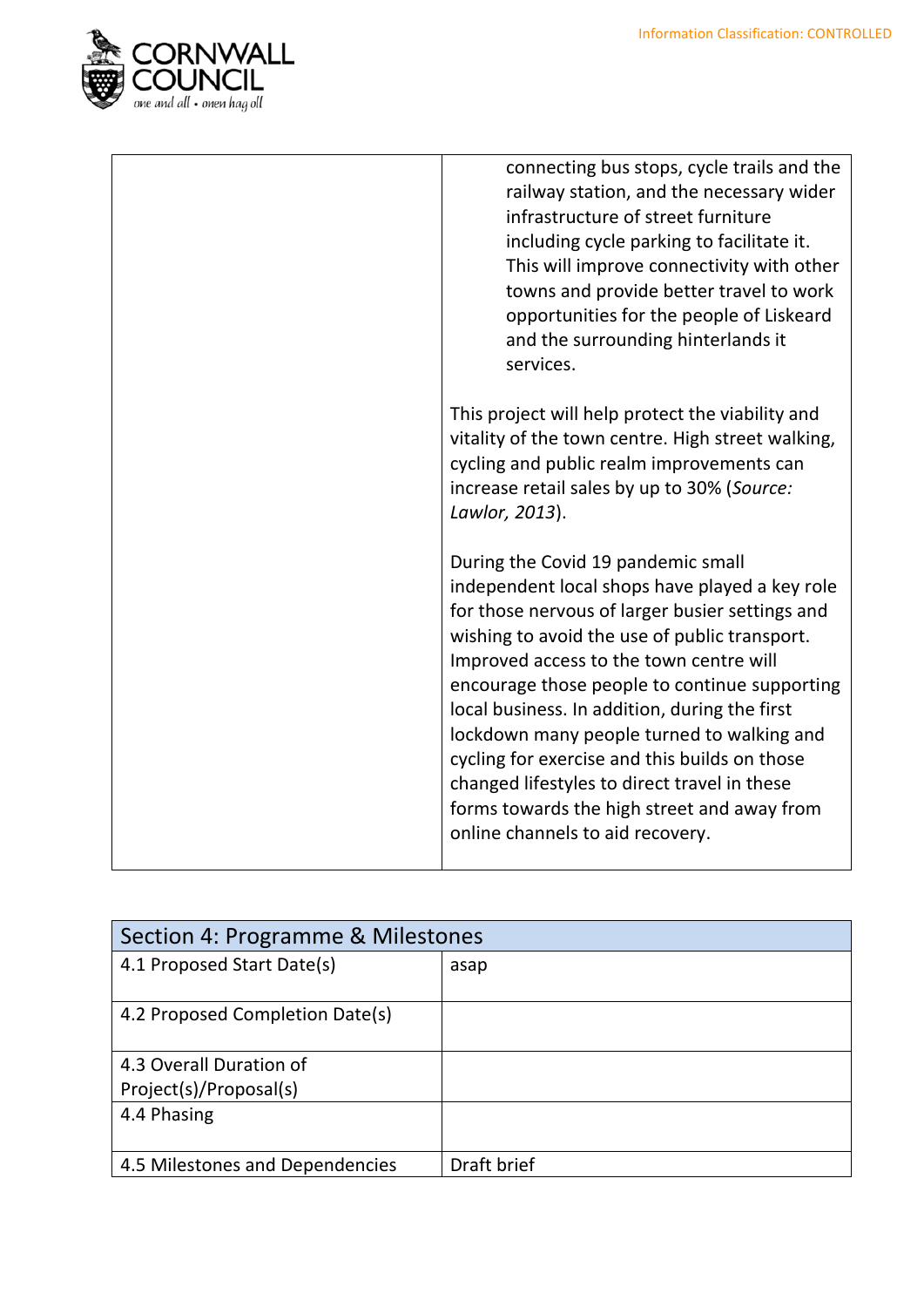

| 250 words (max) | Council approval                  |
|-----------------|-----------------------------------|
|                 | Procurement process               |
|                 | Council approval of selection     |
|                 | Commission study                  |
|                 | Undertake study                   |
|                 | Receive study                     |
|                 | <b>Recommendations to Council</b> |
|                 | Next steps                        |
|                 |                                   |

| Section 5: Need and Opportunity                                                                                         |                                                                                                                                                                                                                                                                                                                                                                                                                                                                                                                                                                                                                                                                                 |
|-------------------------------------------------------------------------------------------------------------------------|---------------------------------------------------------------------------------------------------------------------------------------------------------------------------------------------------------------------------------------------------------------------------------------------------------------------------------------------------------------------------------------------------------------------------------------------------------------------------------------------------------------------------------------------------------------------------------------------------------------------------------------------------------------------------------|
| 5.1 How will the<br>project(s)/proposal(s) address place-<br>shaping and town regeneration<br>needs?<br>250 words (max) | Liskeard is a large town located in South East<br>Cornwall, which also services a large hinterland<br>of local villages with a population of approx.<br>30,000. The town is well positioned on the A38<br>and well served by frequent mainline rail and<br>bus links, and a popular branch line between<br>Liskeard and Looe. However, provision within<br>the town for pedestrians and cyclists is relatively<br>poor and has lacked recent development.<br>Delivery of a comprehensive network of walking<br>and cycling routes linking key services can not<br>only improve the environment, health and<br>wellbeing of Liskeard's residents but support<br>economic growth. |
| 5.2 What opportunities will the<br>project(s)/proposal(s) capture?<br>250 words (max)                                   | Cornwall Council's Local Transport Plan has<br>earmarked £100K capital funding for the<br>delivery of walking and cycling infrastructure<br>within the town. The completion of this study<br>will put Liskeard in an excellent position to bid<br>for future funding opportunities.<br>In addition, there are s106 contributions due<br>from a new development on Charter Way<br>which may be used to contribute to the needs<br>identified in that area.                                                                                                                                                                                                                       |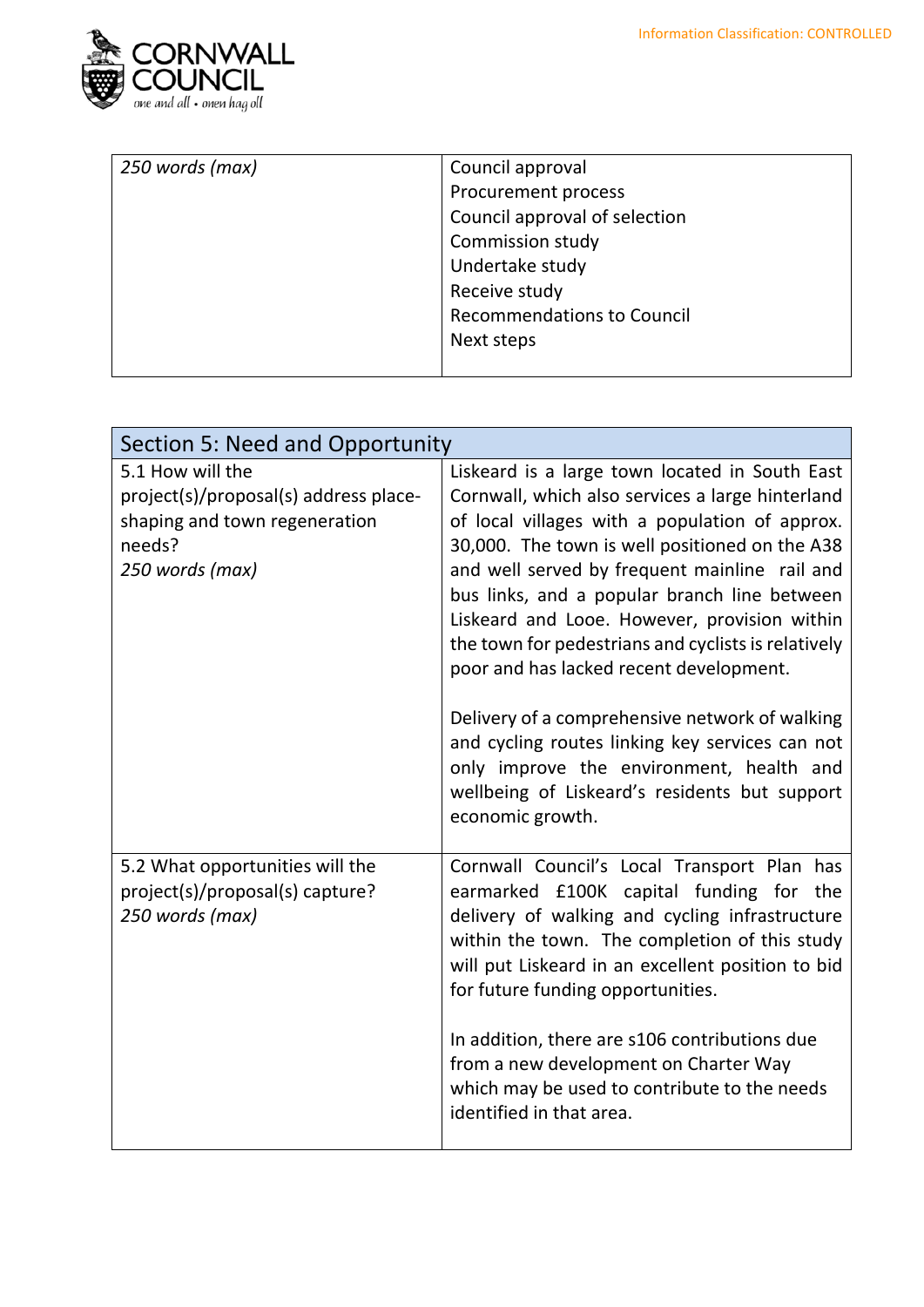

| The Covid-19 crisis has radically changed travel  |
|---------------------------------------------------|
| behaviour over a very short time period. Traffic  |
| levels in Cornwall have dipped as low as 40% of   |
| normal daily levels and there are indications     |
| nationally that when lockdown measures are        |
| removed there may be as much as a 30%             |
| reduction on normal traffic levels as a result of |
| changes to work patterns and travel behaviour.    |
| The impacts on the Transport sector are           |
| difficult to determine but are likely to be long  |
| lasting, the use of public transport for example  |
| will face significant challenges in terms of user |
| confidence. Uncertainty remains with regard to    |
| how people choose to travel in the future and     |
| what a new 'normal' may look like. There is       |
| evidence to suggest more people are walking       |
| and cycling as road space is freed up by a lack   |
| of vehicles. The lack of vehicles on the road     |
| allows an opportunity to imagine a transport      |
| network focussed on walking and cycling and       |
| build towards this.                               |
|                                                   |

| Section 6: Strategic Fit                                                                                          |                                                                                                                                                                                                                                                                                                                                                                                                                                                                                                                                                     |
|-------------------------------------------------------------------------------------------------------------------|-----------------------------------------------------------------------------------------------------------------------------------------------------------------------------------------------------------------------------------------------------------------------------------------------------------------------------------------------------------------------------------------------------------------------------------------------------------------------------------------------------------------------------------------------------|
| 6.1 How will the<br>project(s)/proposal(s) link to local<br>long-term place shaping proposals?<br>250 words (max) | The Liskeard Neighbourhood Plan contains<br>policies and projects for sustaining and<br>enhancing Liskeard's modern market town<br>centre and the protection and enhancement of<br>connectivity within the town and the nearby<br>countryside for pedestrians and cyclists.<br><b>Key Stats</b><br>Population 9,417<br>Approximately 20% of households have no<br>access to a car.<br>Significant number of short distance Travel<br>to work trips - approximately 35% of Travel<br>to Work trips are 5km or under compared to<br>32% for Cornwall. |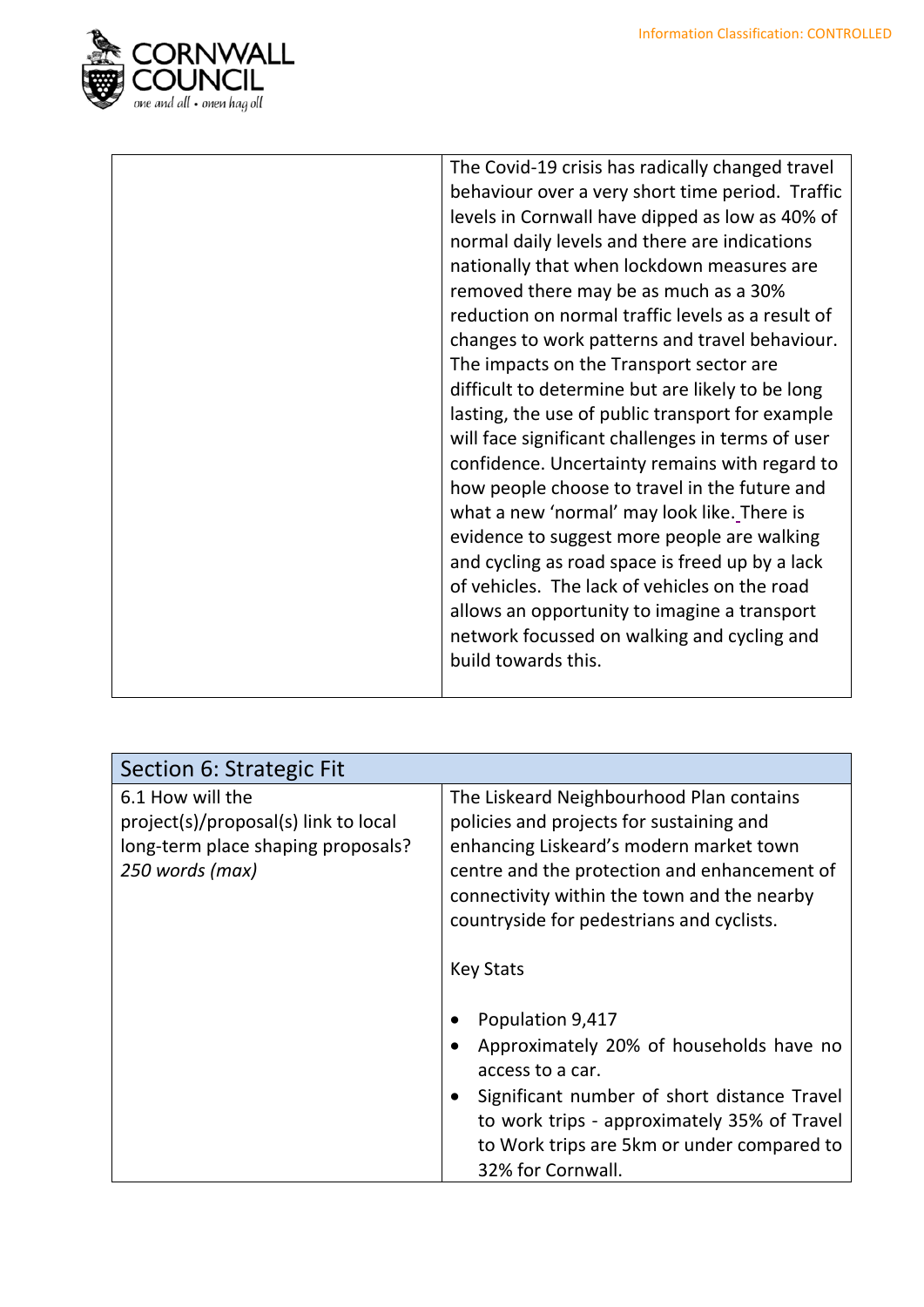

|                                                                                                                 | The Town Council has previously submitted bids<br>on behalf of a partnership including the Devon<br>and Cornwall Rail Partnership, to the GWR<br>Customer and Communities Fund to provide<br>improved cycle parking facilities at Liskeard<br>railway station, and continues to explore<br>opportunities of this nature.                                                            |
|-----------------------------------------------------------------------------------------------------------------|-------------------------------------------------------------------------------------------------------------------------------------------------------------------------------------------------------------------------------------------------------------------------------------------------------------------------------------------------------------------------------------|
| 6.2 How will the<br>project(s)/proposal(s) contribute to<br>wider area plans and strategies?<br>250 words (max) | The project builds on the Cornwall Council<br>£3.5m investment in the Liskeard loop of the<br>Looe Valley Trails and the redevelopment of<br>Liskeard Cattle Market. The project also aligns<br>with wider Cornwall Council programmes such<br>as the Making Space for Nature programme<br>which is focussed on Castle Park.                                                        |
|                                                                                                                 | The delivery of the network supports national<br>and local policy including the delivery of<br>Cornwall's Local Plan, Cornwall's Local Transport<br>Plan, Cornwall's Physical Activity Strategy and<br>the emerging Green Infrastructure Strategy for<br>the area and Cornwall Council's commitment to<br>addressing Climate Change through the 2019<br>Climate Change Declaration. |

| Section 7: Costs & Funding                                               |                                                                                                                                                                                                                            |
|--------------------------------------------------------------------------|----------------------------------------------------------------------------------------------------------------------------------------------------------------------------------------------------------------------------|
| 7.1 What will the Town Vitality grant<br>be spent on?<br>250 words (max) | To undertake a feasibility study to further<br>develop the walking and cycling aspirations for<br>Liskeard. The scope of the works is to be agreed<br>but will potentially include;                                        |
|                                                                          | Clarity regarding the potential location of a<br>cycle hub and what form this may take.<br>A set of schemes developed to an outline<br>design level, these would be built on the<br>concept work already undertaken but be |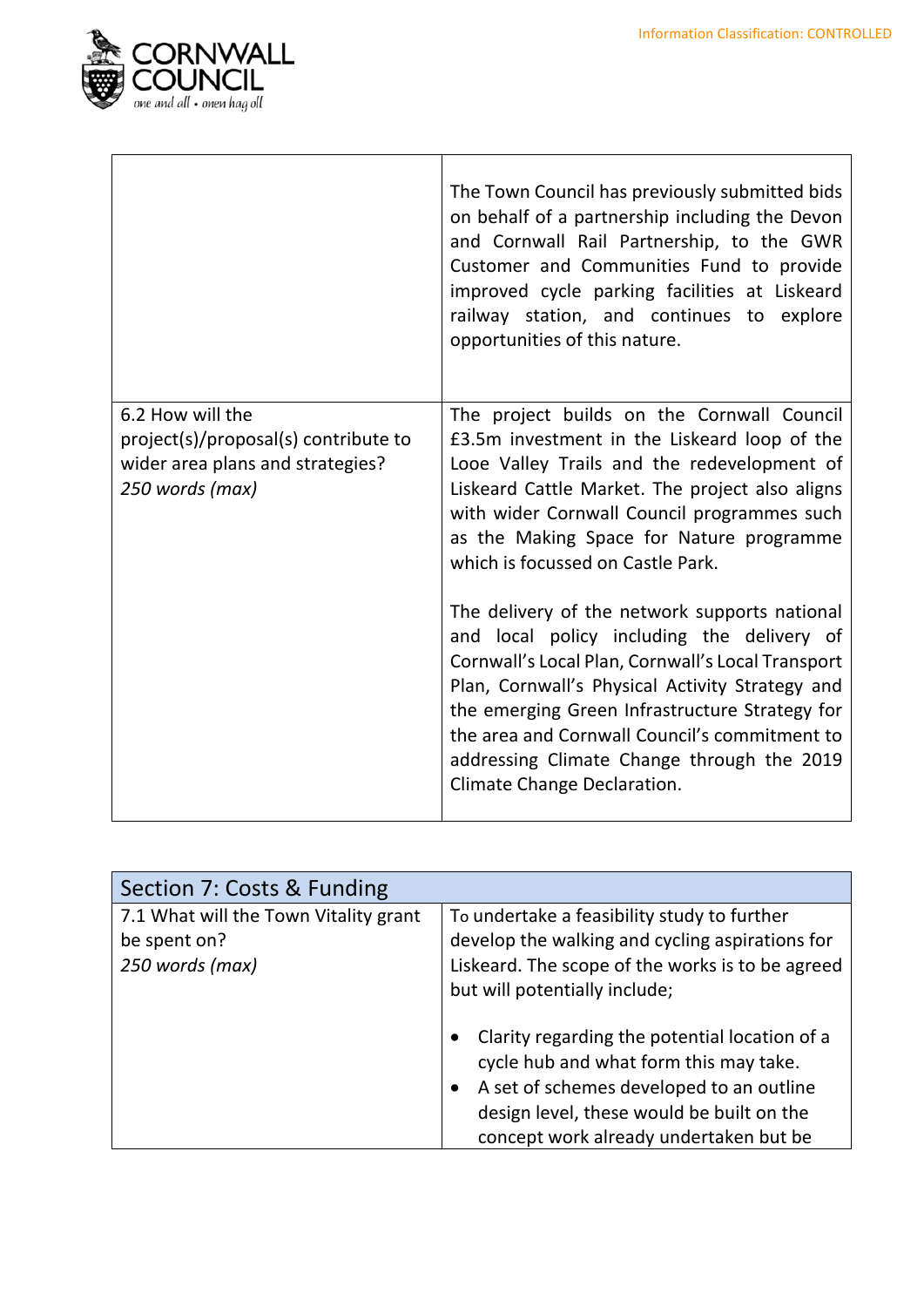

|                                                       | developed to ensure they meet Highway<br>Standards and latest best practice.<br>A set of cost estimates to deliver the<br>$\bullet$<br>potential schemes.<br>Community consultation - this could be pre<br>$\bullet$<br>or post scheme design.<br>A design review of the current bus stops<br>$\bullet$<br>along Barras Street. To accommodate<br>vehicles in operation and the number of<br>service journeys, with a view to expanding<br>the stop locations on both sides. The<br>adjustment of the stops would<br>accommodate current operations and<br>future proof the space for public transport<br>use. |
|-------------------------------------------------------|----------------------------------------------------------------------------------------------------------------------------------------------------------------------------------------------------------------------------------------------------------------------------------------------------------------------------------------------------------------------------------------------------------------------------------------------------------------------------------------------------------------------------------------------------------------------------------------------------------------|
| 7.2 Amount of Town Vitality grant<br>sought $(f)$     | $£40 - 50,000$                                                                                                                                                                                                                                                                                                                                                                                                                                                                                                                                                                                                 |
| 7.3 Direct funding coming from other<br>sources $(f)$ | Nil                                                                                                                                                                                                                                                                                                                                                                                                                                                                                                                                                                                                            |
| 7.4 Secured/not secured?                              | n/a                                                                                                                                                                                                                                                                                                                                                                                                                                                                                                                                                                                                            |
| 7.5 Total project(s) costs $(f)$                      | $£40 - 50,000$                                                                                                                                                                                                                                                                                                                                                                                                                                                                                                                                                                                                 |

| Section 8: Outputs & Outcomes                                                                                        |                                                                                                                                                                                                                                              |
|----------------------------------------------------------------------------------------------------------------------|----------------------------------------------------------------------------------------------------------------------------------------------------------------------------------------------------------------------------------------------|
| 8.1 What will the project(s) achieve?<br>250 words (max)                                                             | Liskeard Town Council will be in a position to<br>utilise capital funding and s106 contributions<br>already allocated, and bid for expected<br>tranches of government funding as it becomes<br>available meeting required funding deadlines. |
| 8.2 What impact will the project(s)<br>have on the Town/area and/or on<br>project(s) participants<br>250 words (max) | Increasing number of journeys to work, school<br>and for shopping made by bicycle and on foot -<br>reflected in feedback from schools, and demand<br>and usage of carparking.                                                                |
|                                                                                                                      | Increase in leisure cycling locally                                                                                                                                                                                                          |
|                                                                                                                      | Increase in visitors who enjoy cycling.                                                                                                                                                                                                      |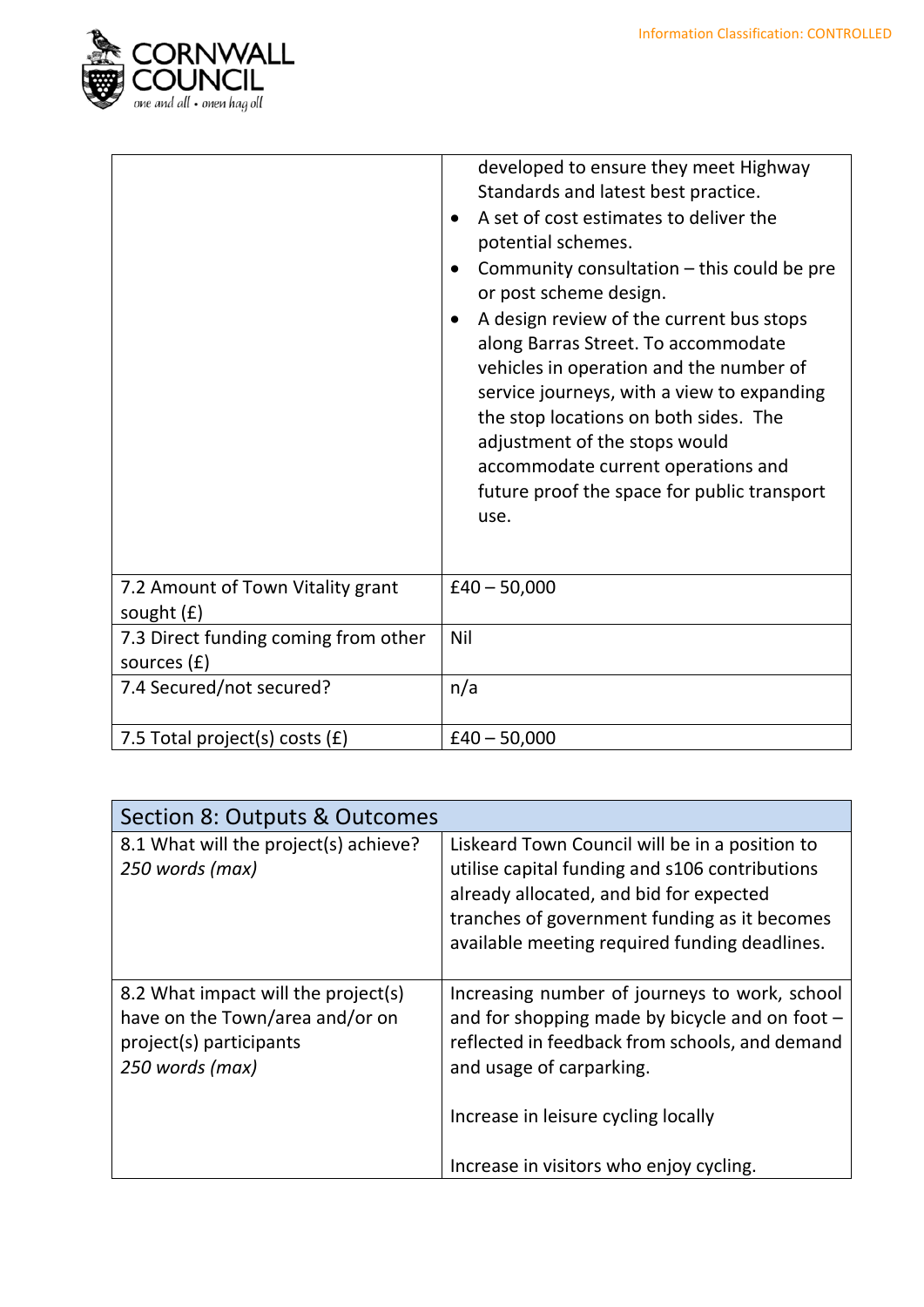

| Improved access to bus bays $-$ reflected in<br>positive feedback from bus operators and<br>passengers.                                                                                            |
|----------------------------------------------------------------------------------------------------------------------------------------------------------------------------------------------------|
| New economic opportunities in the cycle<br>related, leisure and tourism industries -<br>reflected in new businesses opening within the<br>town and growth within the existing business<br>sectors. |

| Section 9: Sustainability, Equality and Diversity                                                                                                                                                                           |                                                                                                                                                                                                                                                                                                                                                                                                                                                                                                        |
|-----------------------------------------------------------------------------------------------------------------------------------------------------------------------------------------------------------------------------|--------------------------------------------------------------------------------------------------------------------------------------------------------------------------------------------------------------------------------------------------------------------------------------------------------------------------------------------------------------------------------------------------------------------------------------------------------------------------------------------------------|
| 9.1 How will the<br>project(s)/proposal(s)contribute<br>towards the principles of good<br>sustainable (economic, social,<br>environmental) development?                                                                     | The positive benefits of increased walking and<br>cycling to personal health and wellbeing, the<br>environment<br>and<br>well<br>economy<br>are<br>documented. Key benefits include;<br>12.7 jobs are supported or sustained for<br>every £1 million of investment in sustainable<br>transport infrastructure, more than for road<br>building<br>long distance cycle routes generate as much<br>as £30m a year to the economies they pass<br>through, sustaining over 600 full time<br>equivalent jobs |
|                                                                                                                                                                                                                             | High street walking, cycling and public realm<br>improvements have been shown to increase<br>retail sales by up to 30%.                                                                                                                                                                                                                                                                                                                                                                                |
| 9.2 How will the Applicant ensure that<br>good practice in terms of equality and<br>diversity<br>principles<br>taken<br>is<br>into<br>promoted<br>the<br>account<br>and<br>in<br>project(s)/proposal(s)?<br>100 words (max) | Liskeard Town Council has an Equality and<br>Diversity policy approved on 30 June 2020<br>which it is committed to putting into practice.<br>The outcome of our project will be a transport<br>scheme linking rail travel, bus routes,<br>pedestrian and cycleways which is suitable for<br>all users, including those with disabilities.                                                                                                                                                              |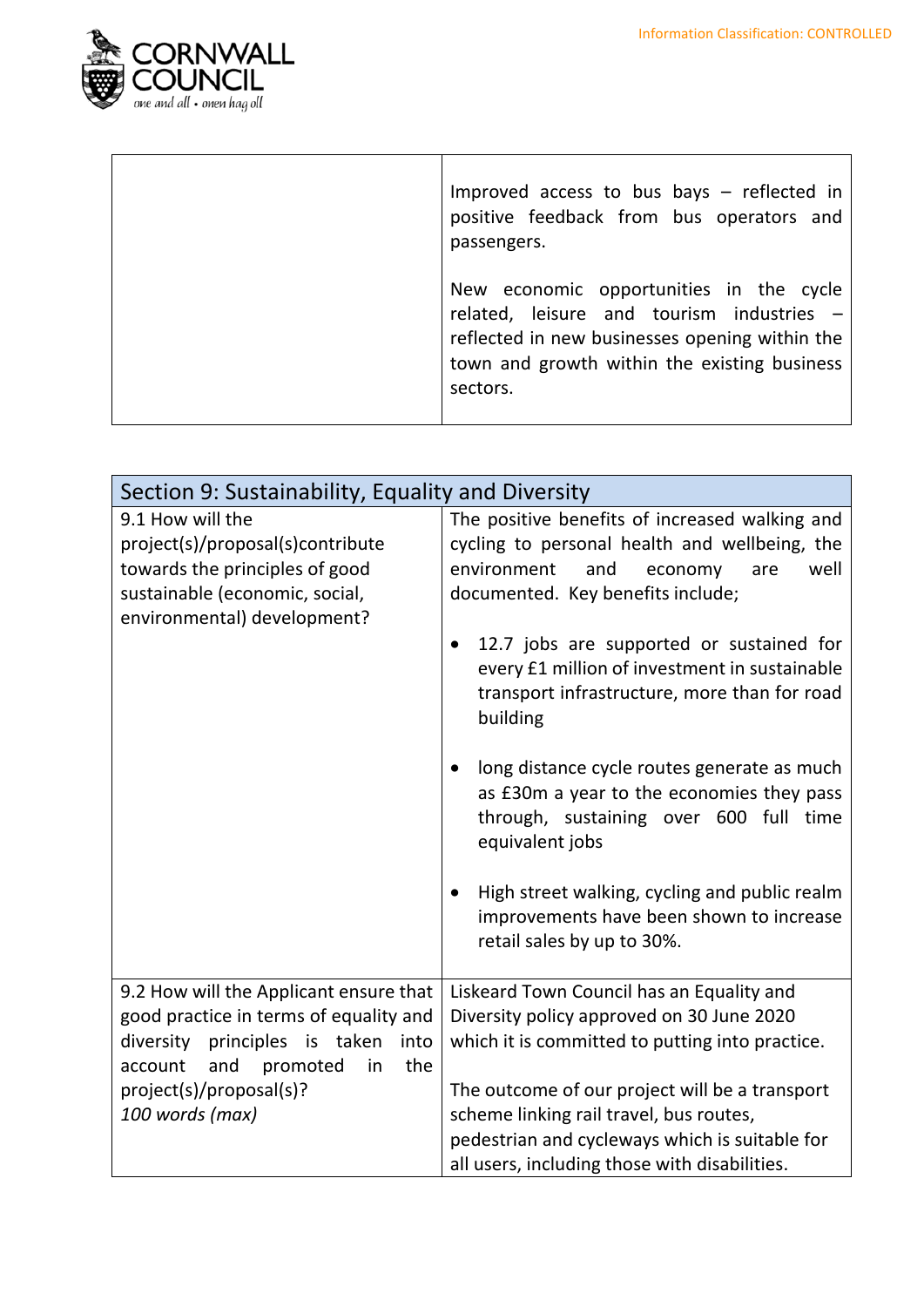

| Section 10: Risks                                                                                                                                                   |                                                                                                                                                                                                                                                                                                                                                                                                                                                                                                                                                                 |
|---------------------------------------------------------------------------------------------------------------------------------------------------------------------|-----------------------------------------------------------------------------------------------------------------------------------------------------------------------------------------------------------------------------------------------------------------------------------------------------------------------------------------------------------------------------------------------------------------------------------------------------------------------------------------------------------------------------------------------------------------|
| 10.1 Are there any key risks<br>associated with the design/planning<br>and/or delivery of the<br>project(s)/proposal(s), in whole or in<br>part?<br>250 words (max) | As a small town council with limited budget,<br>resources, officer time and specialist skills,<br>design, planning and delivery of a project of<br>this nature will be a challenge. Additionally, we<br>do not have control of the assets and<br>infrastructure involved. The potential sites for<br>the cycle hub are owned by Cornwall Council,<br>who also have responsibility for the highways<br>identified and public realm.<br>However, this could be mitigated by support<br>and partnership working with Cornwall Council<br>and its specialist teams. |

**Important Note to Applicants - Please be aware that if you commence project activities or enter into any legal contract/s before the formal approval of your project(s), any expenditure is incurred at your own risk and may render the project(s) ineligible for support.**

#### **General Data Protection Regulation (GDPR) and Freedom of Information Act 2000**

Cornwall Council is `data controller' for personal data processed in relation to Town Centre Revitalisation Fund applications and awards under GDPR Article 6 (1) (f) 'processing is necessary for the purposes of the legitimate interests' pursued by the Council.

Cornwall Council's full privacy notice is attached to this form at Annex 3 and can also be found on the Council's website.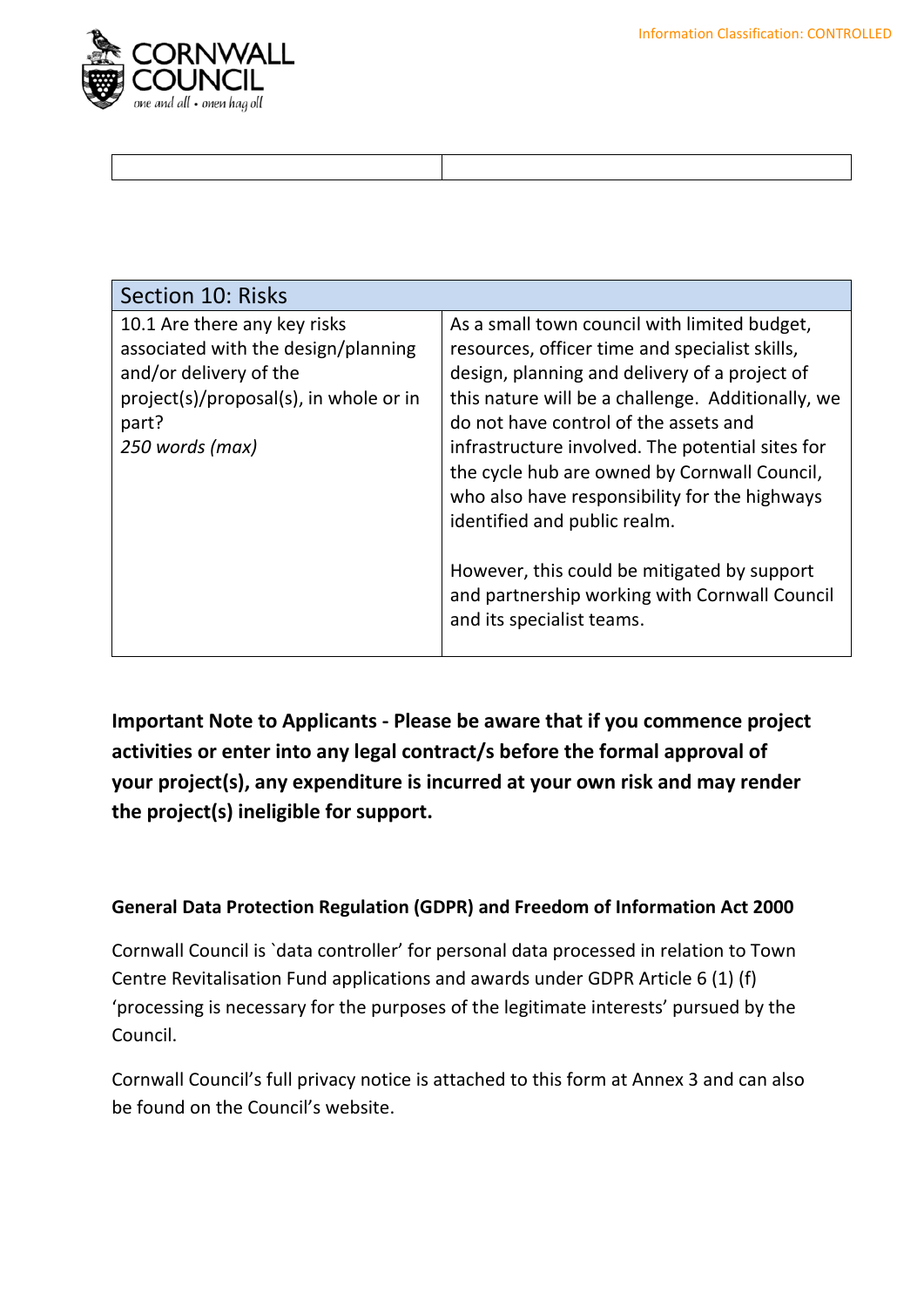

Please note that Cornwall Council as a public body is bound by the Freedom of Information Act and may have to disclose some of the information contained in the application if requested.

#### Declaration and Signature

I declare that I have the authority to represent Liskeard Town Council in making this Application for Town Vitality funding.

I understand that acceptance of this Town Vitality funding Application does not in any way signify that the project is eligible for Town Vitality funding support or that Town Vitality funding has been approved towards it.

On behalf of Liskeard Town Council, I confirm that:

- Liskeard Town Council has the legal authority to carry out the project; and
- the information provided in this Application is accurate.

I confirm that:

- I shall inform the Council if, prior to any Town Vitality funding being legally committed, I become aware of any further information which might reasonably be considered as material in deciding whether to fund the application.
- I am aware that if the information given in this Application turns out to be false or misleading, the Council may demand the repayment of funding and/or terminate any agreement to provide funding in relation to this Application.
- I confirm I am aware that checks can be made to the relevant authorities to verify this declaration and that any person who knowingly or recklessly makes any false statement for obtaining grant or for assisting any person to obtain grant funding is liable to be prosecuted.

| For and on behalf of the Applicant Organisation |      |
|-------------------------------------------------|------|
| Name:                                           |      |
|                                                 |      |
| Position:                                       | Date |
|                                                 |      |
|                                                 |      |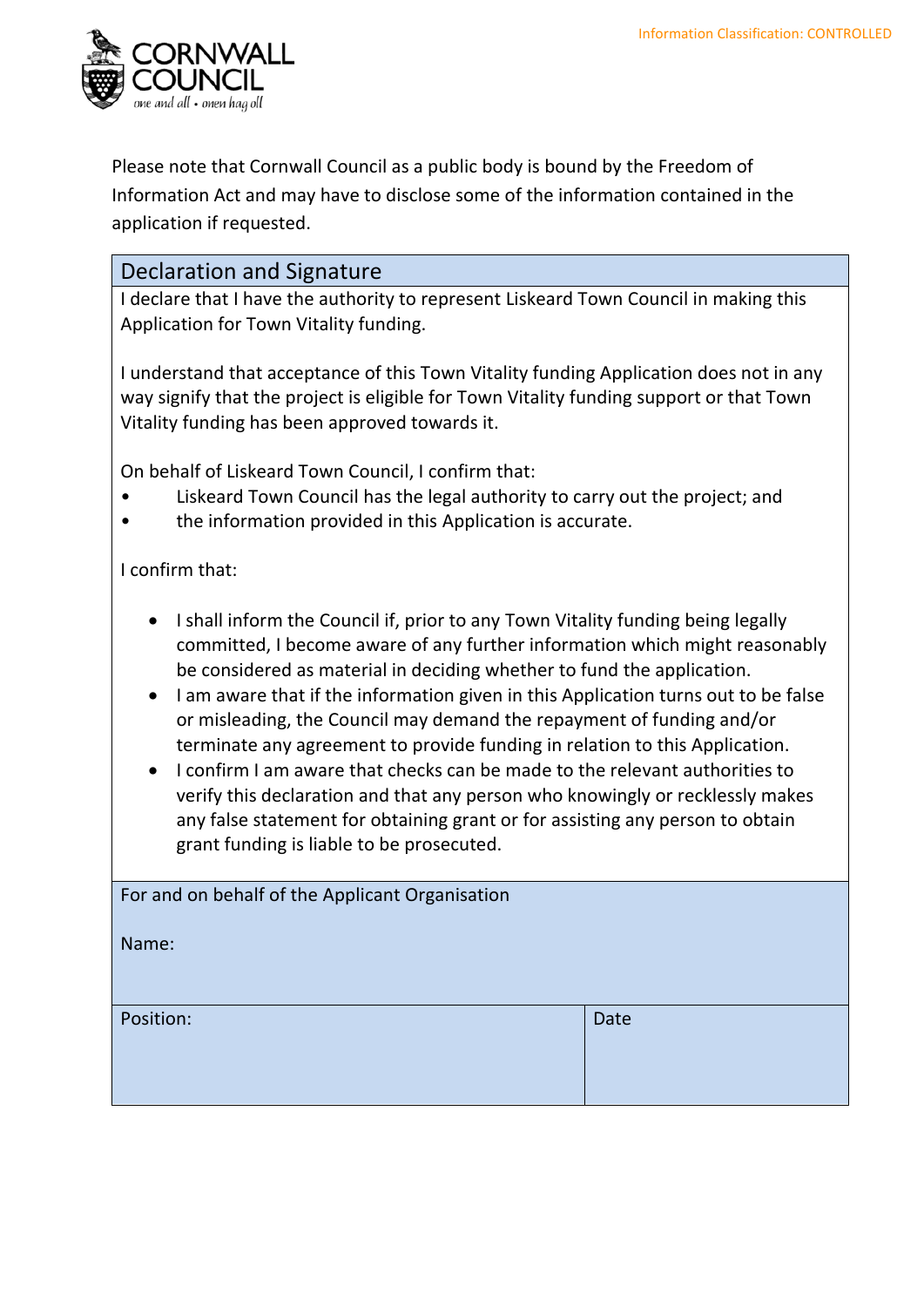

## Annex 2: Applicant Guidance (Applications for TCRF - Town Vitality Funding)

| <b>Section 1: Applicant Details</b>              |                                                                                                                                                                                                                                                                                                                                                                                                  |
|--------------------------------------------------|--------------------------------------------------------------------------------------------------------------------------------------------------------------------------------------------------------------------------------------------------------------------------------------------------------------------------------------------------------------------------------------------------|
| 1.1 Applicant Organisation<br>(Accountable Body) | Provide the full name of the applicant<br>organisation. This must be the Town Council<br>(acting as the Accountable Body). Only in<br>exceptional circumstances will an application<br>from another organisation be deemed eligible.<br>The Applicant Organisation has the<br>responsibility for the delivery of the project,<br>incurs costs and receives the grant monies from<br>the Council. |
| 1.2 Applicant (Work) Address                     | Provide the full postal/official registered<br>address of the Applicant Organisation.                                                                                                                                                                                                                                                                                                            |
| 1.3 Main Contact;                                | Provide details of the person who will be the<br>main point of contact for this application.                                                                                                                                                                                                                                                                                                     |
| Name                                             |                                                                                                                                                                                                                                                                                                                                                                                                  |
| Position in the Organisation                     |                                                                                                                                                                                                                                                                                                                                                                                                  |
| <b>Work Email Address</b><br>$\bullet$           |                                                                                                                                                                                                                                                                                                                                                                                                  |
| Work Telephone Number<br>$\bullet$               |                                                                                                                                                                                                                                                                                                                                                                                                  |
| <b>Work Mobile (Optional)</b>                    |                                                                                                                                                                                                                                                                                                                                                                                                  |
| 1.4 Is the Applicant VAT Registered?             | Yes/No - confirm VAT status of the Applicant.<br>If the Applicant is VAT registered, any grant<br>funding awarded will be provided on a 'net of<br>VAT' basis.                                                                                                                                                                                                                                   |
| 1.5 VAT Registration Number                      | Confirm VAT Registration Number if registered<br>or insert 'N/A' if not registered.                                                                                                                                                                                                                                                                                                              |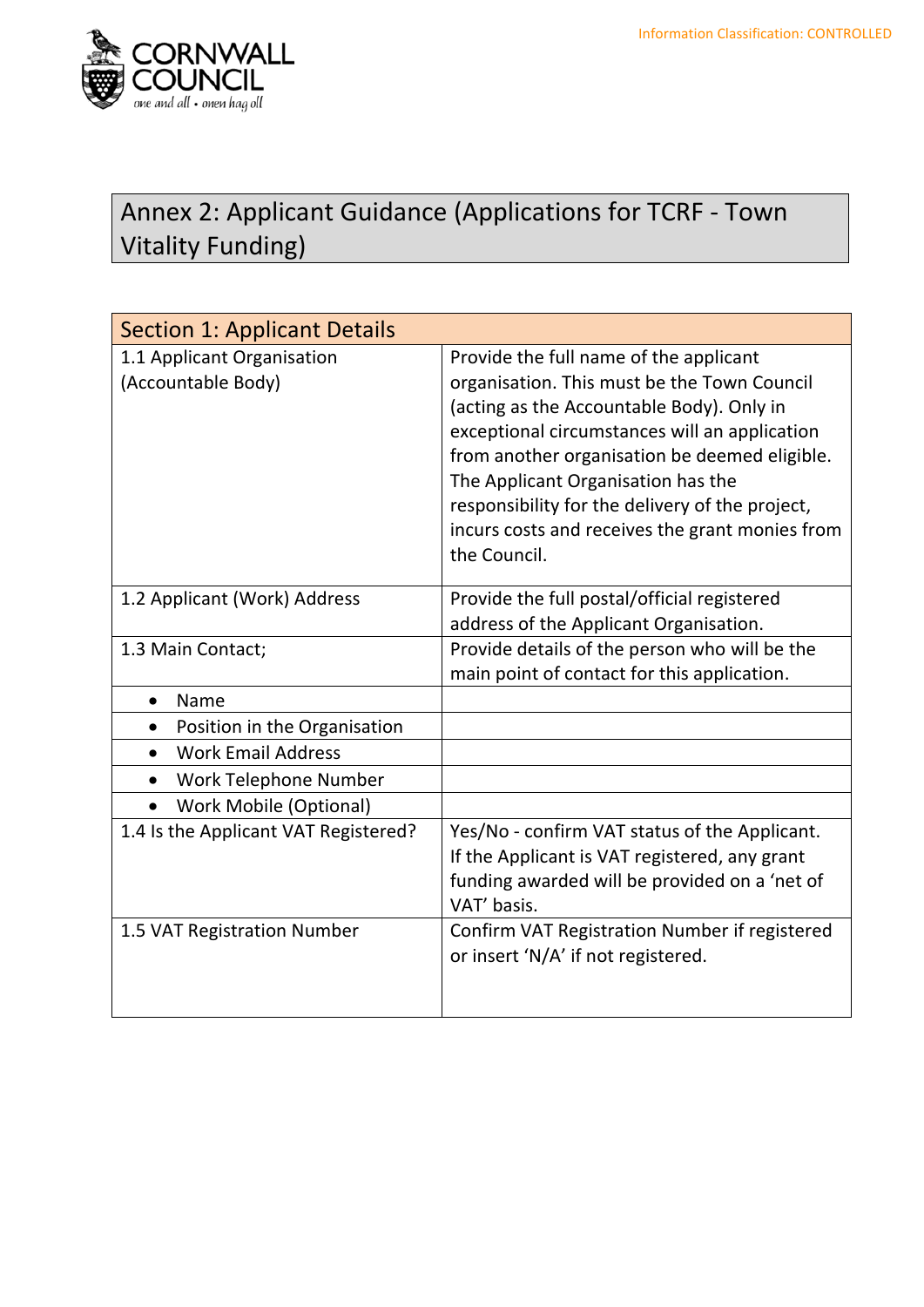

| Section 2: Town and Partnership Details |                                                   |
|-----------------------------------------|---------------------------------------------------|
| 2.1 Town                                | Insert name of Town for which funding support     |
|                                         | is being sought.                                  |
| 2.2 Partnership Details                 | Give details of relevant local partnership/place  |
| 250 words (max)                         | shaping forum and their role in the delivery of   |
|                                         | the grant funded works.                           |
|                                         | Provide details of constitution/membership,       |
|                                         | how long established etc.                         |
| 2.3 Stakeholder Commitment              | The Applicant must show that the                  |
| 250 words (max)                         | project/proposal has the support of               |
|                                         | appropriate stakeholders, local Elected           |
|                                         | Members, Councillors, BIDs etc.                   |
| 2.4 Delivery Partners                   | Will any other organisations (aside from the      |
| 250 words (max)                         | Applicant) be responsible for delivering parts of |
|                                         | the project/proposal? If so, provide details here |
|                                         | of the relevant 'work package/s', the name/s of   |
|                                         | the organisation/s and extent of their            |
|                                         | activities/responsibilities.                      |
| 2.5 Community Link Officer (CLO)        | Insert name of CLO.                               |
| 250 words (max)                         | Provide a written statement from the CLO          |
|                                         | detailing their support for your project          |
|                                         |                                                   |

| <b>Section 3: Project/Proposal Details</b>                |                                                                                                                                                                                                                                                                                                                                                                                                                                                               |
|-----------------------------------------------------------|---------------------------------------------------------------------------------------------------------------------------------------------------------------------------------------------------------------------------------------------------------------------------------------------------------------------------------------------------------------------------------------------------------------------------------------------------------------|
| 3.1 Project(s)/Proposal(s) Name                           | Insert name of project/proposal                                                                                                                                                                                                                                                                                                                                                                                                                               |
| 3.2 Project(s)/Proposal(s) Description<br>500 words (max) | Please provide a summary of your proposal as if<br>describing it to someone who is unaware of<br>your plans.<br>You should include a broad but clear<br>description of what you wish to achieve.<br>Specifically identify what<br>activities/interventions are proposed and what<br>they are intending to achieve.<br>Please explain how the project(s)/proposal(s)<br>will support the Town's recovery from the<br>adverse impacts of the Covid-19 pandemic. |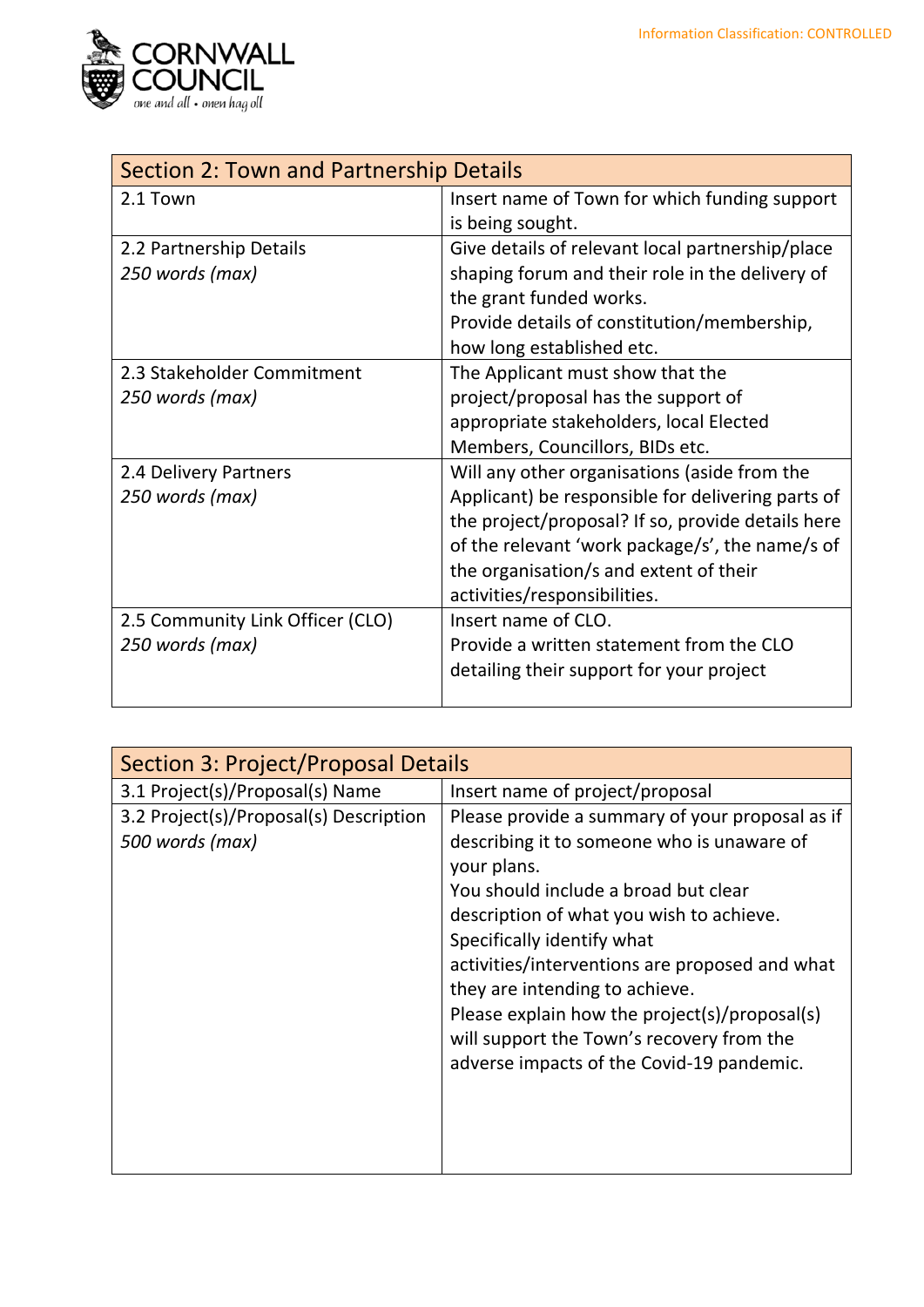

| Section 4: Programme & Milestones |                                              |
|-----------------------------------|----------------------------------------------|
| 4.1 Proposed Start Date(s)        | Insert date                                  |
| 4.2 Proposed Completion Date(s)   | Insert date                                  |
| 4.3 Overall Duration of           | Number of months                             |
| Project(s)/Proposal(s)            |                                              |
| 4.4 Phasing                       | Confirm any proposed intermediate stages or  |
|                                   | phasing within the project(s).               |
| 4.5 Milestones and Dependencies   | Confirm any key milestones and/or            |
| 250 words (max)                   | project/proposal dependencies (eg. Committee |
|                                   | decisions, financial approvals, statutory    |
|                                   | permissions required etc).                   |

| <b>Section 5: Need and Opportunity</b> |                                                 |
|----------------------------------------|-------------------------------------------------|
| 5.1 How will the                       | Set out the key issues/needs that the project   |
| project(s)/proposal(s) address place-  | will tackle.                                    |
| shaping and town regeneration          |                                                 |
| needs?                                 |                                                 |
| 250 words (max)                        |                                                 |
| 5.2 What opportunities will the        | Identify the main opportunities that TCRF will  |
| project(s)/proposal(s) capture?        | help secure.                                    |
| 250 words (max)                        | What difference will the grant make?            |
|                                        | What 'value' will it add to existing or already |
|                                        | planned place shaping/town regeneration         |
|                                        | activities?                                     |

| Section 6: Strategic Fit             |                                                    |
|--------------------------------------|----------------------------------------------------|
| 6.1 How will the                     | Identify the main relevant town/area local         |
| project(s)/proposal(s) link to local | strategies.                                        |
| long-term place shaping proposals?   | Explain how Town Vitality funding support for      |
| 250 words (max)                      | your project will contribute to the realisation of |
|                                      | key local aims/objectives.                         |
| 6.2 How will the                     | Identify the main (wider) area-based strategies.   |
| project(s)/proposal(s) contribute to | Explain how Town Vitality funding support for      |
| wider area plans and strategies?     | your project will contribute to the realisation of |
| 250 words (max)                      | wider area/strategic aims and objectives.          |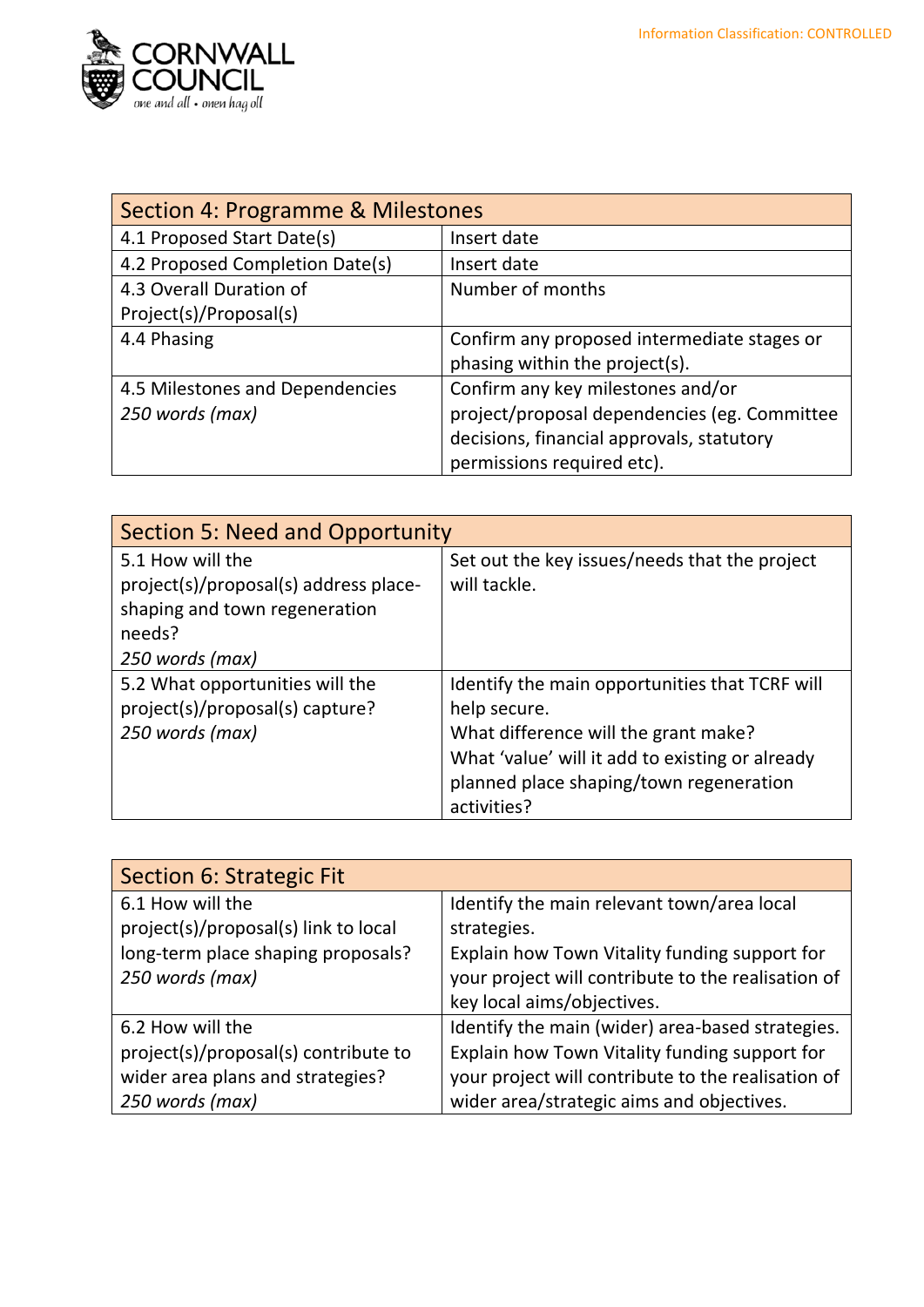

| Section 7: Costs & Funding                                               |                                                                                                                                                                                                                                                                                                                                                                      |
|--------------------------------------------------------------------------|----------------------------------------------------------------------------------------------------------------------------------------------------------------------------------------------------------------------------------------------------------------------------------------------------------------------------------------------------------------------|
| 7.1 What will the Town Vitality grant<br>be spent on?<br>250 words (max) | Explain the main items of activity that the Town<br>Vitality funding will be used to pay for (eg.<br>purchase of specialist expertise, design,<br>research etc). Explain how the Town Vitality<br>expenditure is 'additional' - ie. over and above<br>any expenditure that might otherwise have<br>been incurred by the Applicant<br>Organisation/local partnership. |
| 7.2 Amount of Town Vitality grant<br>sought $(f)$                        | Specify total funding amount(s) requested.<br>Provide details of headline budget (main areas<br>of expenditure/cost headings).<br>Applicants are requested to provide headline<br>details and a simple breakdown of costs (main<br>cost headings) where available as this will<br>assist with consideration of the application.                                      |
| 7.3 Direct funding coming from other<br>sources (£)                      | Confirm the amount of additional funding<br>coming from others and the source/s.                                                                                                                                                                                                                                                                                     |
| 7.4 Secured/not secured?                                                 | Confirm whether any additional funding<br>coming from others has been (or is in the<br>process of being) secured. If not secured,<br>provide details of the anticipated timescale/s.                                                                                                                                                                                 |
| 7.5 Total project(s) costs (£)                                           | The overall total cost of the project(s)/proposal<br>(s) including Town Vitality grant and match<br>funding from other sources.                                                                                                                                                                                                                                      |

| Section 8: Outputs & Outcomes                                                                                        |                                                                                                                                |
|----------------------------------------------------------------------------------------------------------------------|--------------------------------------------------------------------------------------------------------------------------------|
| 8.1 What will the project(s) achieve?<br>250 words (max)                                                             | Provide details of any direct outputs/benefits<br>that will arise from the investment.                                         |
| 8.2 What impact will the project(s)<br>have on the Town/area and/or on<br>project(s) participants<br>250 words (max) | Describe the short, medium and long-term<br>results/impacts that the project(s) will deliver<br>and how this will be measured. |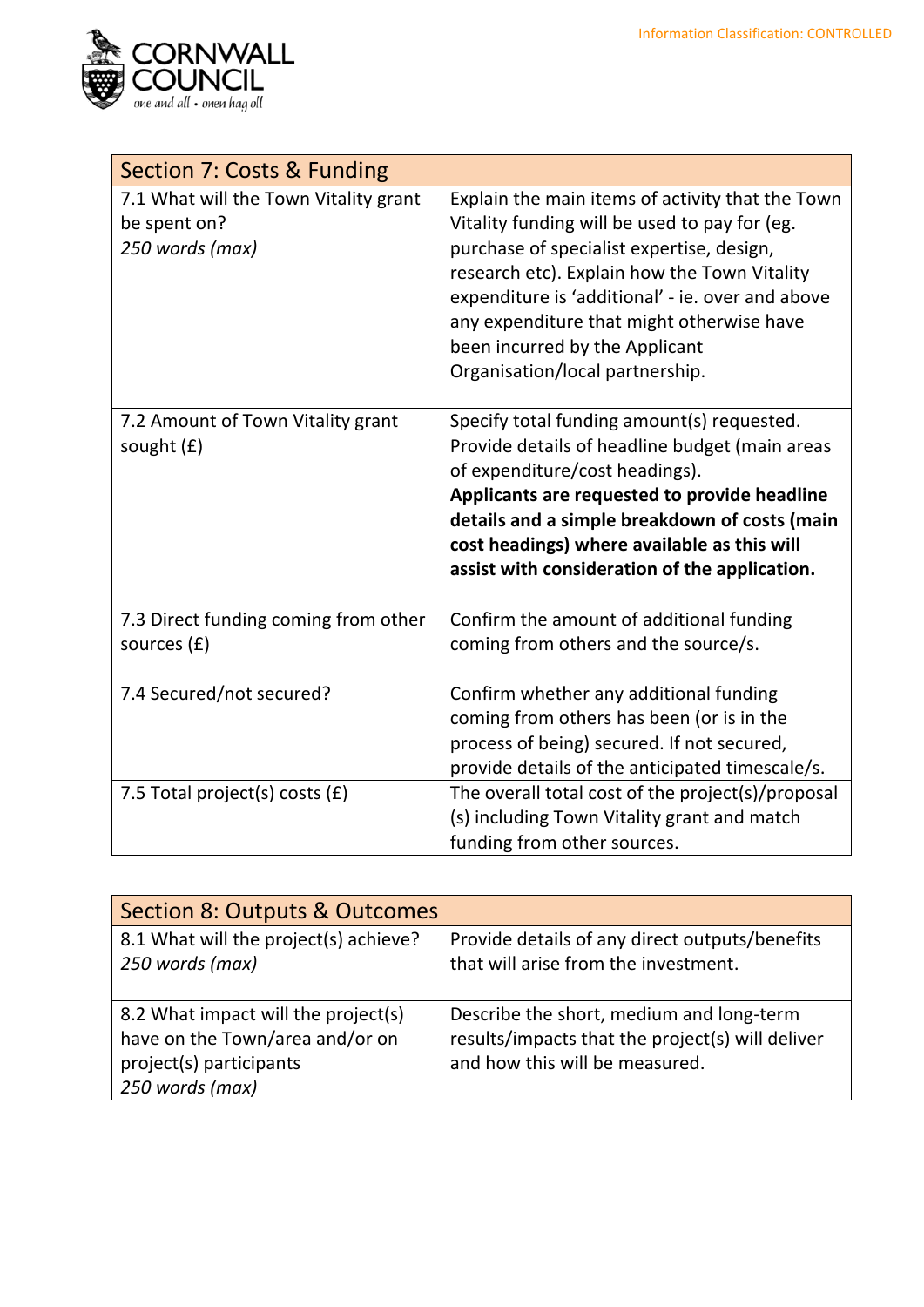

| Section 9: Sustainability, Equality and Diversity                                                                                                                            |                                                                                                                                                                                                                                                                                                                                                                                                                                                                                                                                                              |
|------------------------------------------------------------------------------------------------------------------------------------------------------------------------------|--------------------------------------------------------------------------------------------------------------------------------------------------------------------------------------------------------------------------------------------------------------------------------------------------------------------------------------------------------------------------------------------------------------------------------------------------------------------------------------------------------------------------------------------------------------|
| 9.1 How will the<br>project(s)/proposal(s) contribute<br>towards the principles of good<br>sustainable (economic, social,<br>environmental) development?<br>250 words (max)  | Please provide details of the anticipated social,<br>economic and environmental impact(s) of your<br>project(s)/proposals(s) with reference to any<br>relevant local or national policies, strategies<br>and/or action plans.<br>Explain how the project(s)/proposal(s)<br>maximise positive environmental impacts or<br>mitigate potential negative impacts.<br>Environmental impacts could for example<br>include; waste minimisation, energy<br>efficiencies, reductions in pollution,<br>improvements in recycling, reduction in miles<br>travelled etc. |
| 9.2 How will the Applicant ensure that<br>equality and diversity good practice<br>principles are taken into account and<br>in the project(s)/proposal(s)?<br>250 words (max) | Explain how the applicant/projects/proposals<br>will:<br>promote equality between men and<br>women?<br>prevent discrimination based on racial or<br>ethnic origin, religion or belief, disability,<br>age or sexual orientation?<br>ensure people with disabilities can<br>access the project(s)?                                                                                                                                                                                                                                                            |

| Section 10: Risks                      |                                                   |
|----------------------------------------|---------------------------------------------------|
| 10.1 Are there any key risks           | Please clarify any key risks here.                |
| associated with the design/planning    | Provide a brief explanation of the steps that are |
| and/or delivery of the                 | being or will be taken to reduce/remove each      |
| project(s)/proposal(s), in whole or in | of the risks identified.                          |
| part?                                  |                                                   |
| 250 words (max)                        |                                                   |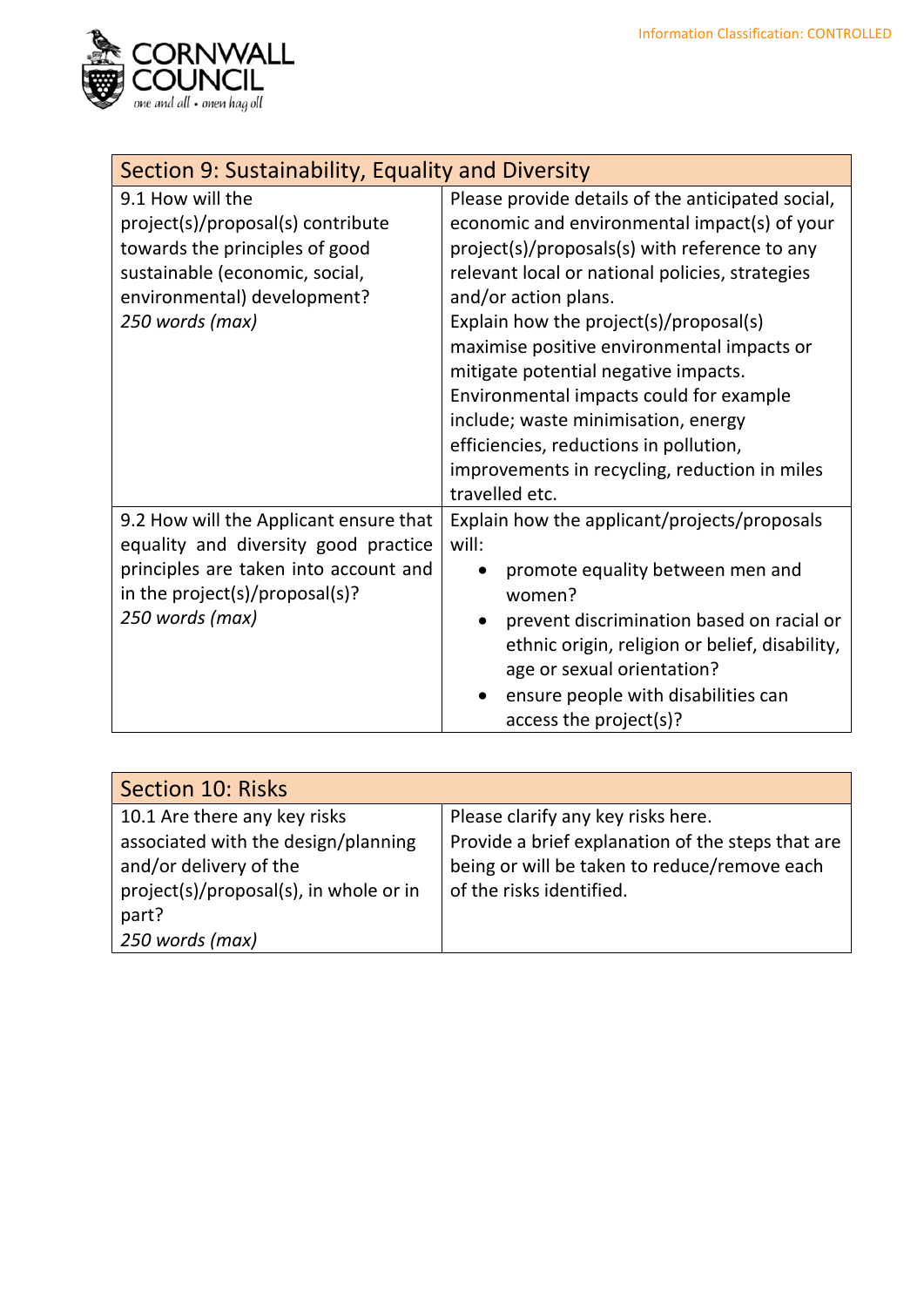

### Annex 3: Cornwall Council Privacy Notice

#### **Who will control my data?**

The Data Controller for all the information you provide on this form is Cornwall Council, New County Hall, Treyew Road, Truro TR1 3AY. Data Protection Registration Number: Z1745294

#### **There's something I don't understand**

"If you need help in understanding or completing this form, please contact the Economic Growth Service team on telephone number 0300 1234 100 or by emailing [stephen.facer@cornwall.gov.uk](mailto:xxxxx@cornwall.gov.uk)"

#### **Why do you need my information?**

You have asked us to provide you with an Economic Growth Service as part of the Town Vitality Funding Grant, so we need your name, address, phone number and e-mail address. Without them we will not be able to provide you with this service.

#### **How we will use the information about you**

The information you provide on this form will be used to process your grant application therefore the processing is necessary to enable a grant award to be considered and if successful awarded.

Cornwall Council is required under Lawfulness of Processing Conditions – Article 6(1)(f)– 'processing is necessary for the purposes of the legitimate interests pursued by the controller or by a third party.'

Cornwall Council processes information provided by an applicant for Town Vitality Funding purposes in order to be able to consider/determine any grant award. Limited personal information is being collected through this application process. If successful, a grant offer letter will be generated using the information provided by the applicant. Town Vitality Funding is discretionary revenue funding to stimulate town centre development opportunities, in line with the eligibility criteria outlined in the Town Vitality Fund application and guidance form. This processing is not part of the Council's statutory function.

#### **Who else will we share your information with?**

We will only use this information in conjunction with your Town Centre Revitalisation Fund grant application for Town Vitality Funding. This may include checks with Planning, Housing, Transport and Property Service as part of the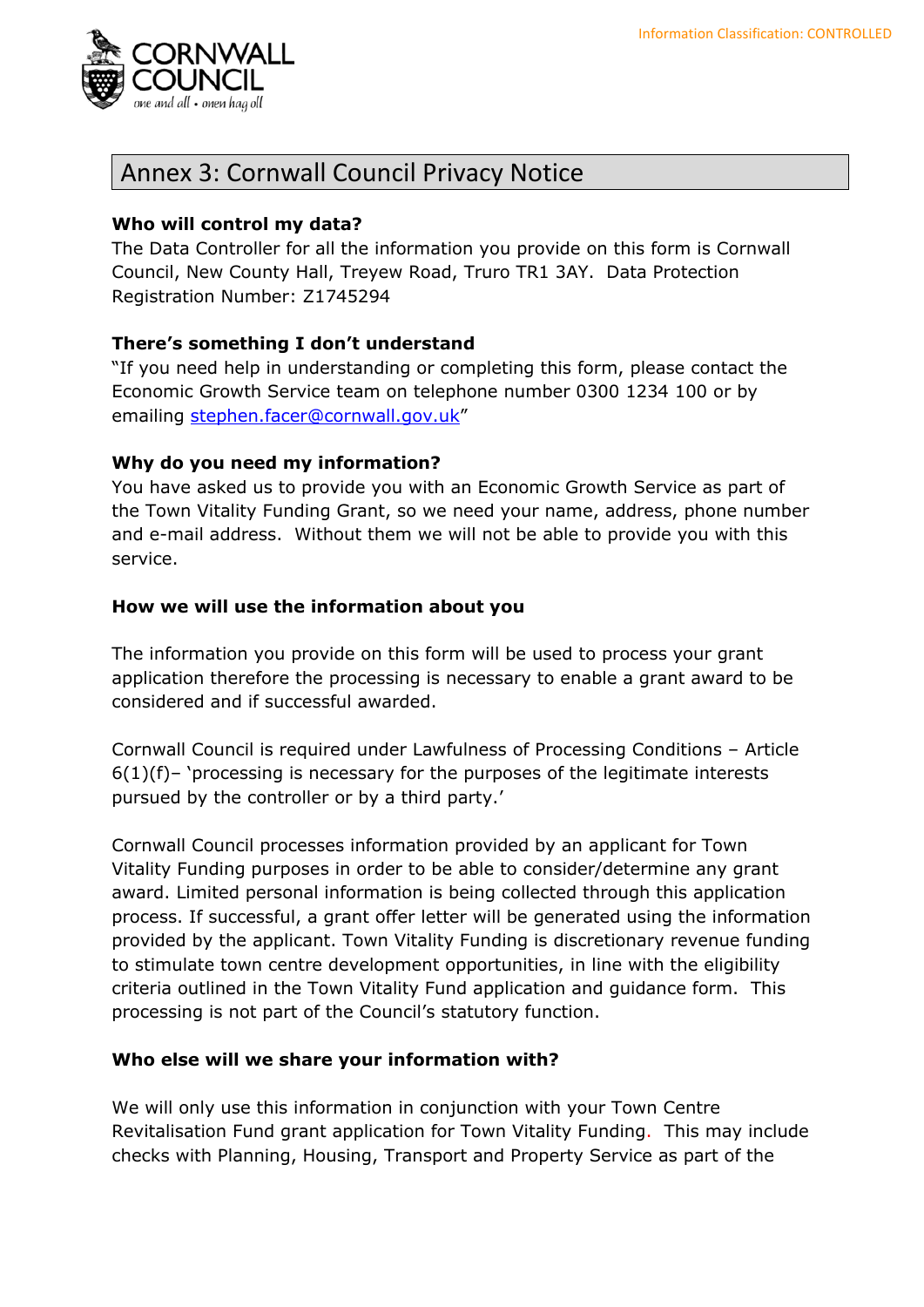

grant award scoring process to determine the strategic fit of the application and to determine the level of grant awarded.

Cornwall Development Company, a company wholly owned by Cornwall Council, will also have access to this information as part of the grant application assessment process.

#### **How will we look after your data**

• Your data will be held within Cornwall Council's secure network and premises and will not be processed outside of (the UK/the EEA). Access to your information will only be made to authorised members of staff who are required to process it for the purposes outlined in this privacy notice.

#### **How long will you keep this information for?**

• Current year plus 6 years from the date of claim.

#### **What are my data rights?**

Your personal information belongs to **you** and you have the right to:

- be informed of how we will process it
- request a copy of what we hold about you and in commonly used electronic format if you wish (if you provided this to us electronically for automated processing, we will return it in the same way)
- have it amended if it's incorrect or incomplete
- have it deleted (where we do not have a legal requirement to retain it)
- restrict how we process it
- object to us using it for marketing or research purposes
- object to us using it in relation to a legal task or in the exercise of an official authority

#### **How do I exercise these rights?**

If you would like to access any of the information we hold about you or have concerns regarding the way we have processed your information, please contact: Data Protection Officer, Assurance, Cornwall Council, County Hall, Truro, TR1 3AY, Tel: 01872 326424, Email: [dpo@cornwall.gov.uk](mailto:dpo@cornwall.gov.uk)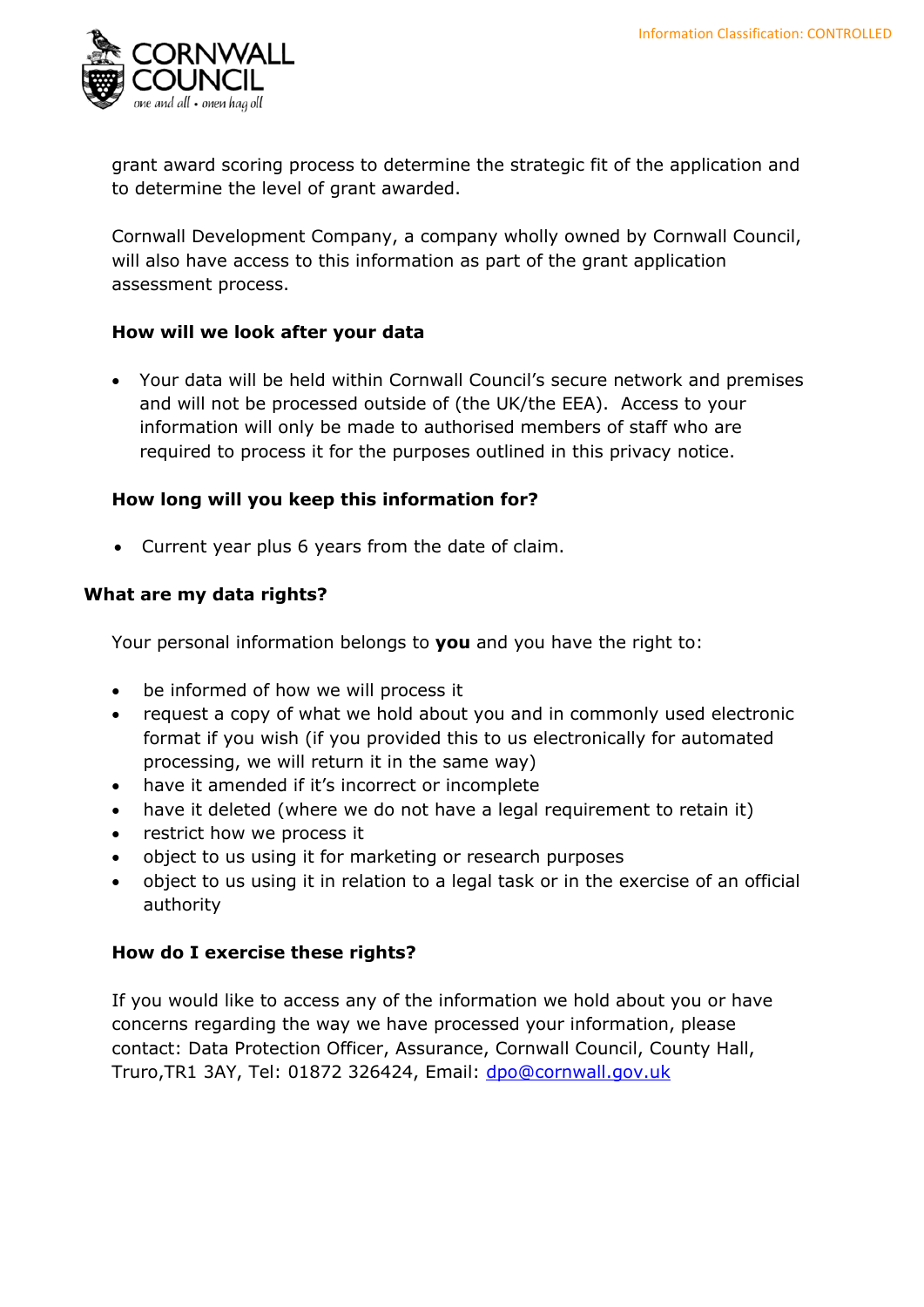

#### **I don't agree with something**

We would prefer any complaints to be made to us initially so that we have the opportunity to see if we can put things right. However, if you are unhappy with the way we have processed your information or how we have responded to your request to exercise any of your rights in relation to your data, you can raise your concerns direct with the Information Commissioner's Office Tel No. 0303 123 1113<https://ico.org.uk/concerns/>

### Annex 4: Eligible Towns and Population Size

| <b>Council</b>        | <b>Population (2017) Estimate</b> |
|-----------------------|-----------------------------------|
| Marazion              | 1500                              |
| Fowey                 | 2457                              |
| Padstow               | 2786                              |
| Lostwithiel           | 2848                              |
| Porthleven            | 3223                              |
| Camelford             | 3296                              |
| St. Columb Major      | 5030                              |
| St. Just              | 5013                              |
| Looe                  | 5194                              |
| Callington            | 5970                              |
| Wadebridge            | 6972                              |
| St. Blaise            | 7254                              |
| Torpoint              | 7645                              |
| Penryn                | 8266                              |
| Hayle                 | 9302                              |
| Liskeard              | 9912                              |
| Launceston            | 10452                             |
| <b>Bude-Stratton</b>  | 10535                             |
| Helston               | 11674                             |
| Redruth               | 15169                             |
| St. Ives*             | 11119                             |
| <b>Bodmin</b>         | 15936                             |
| Saltash               | 16830                             |
| Truro (City Council)* | 20013                             |
| Penzance*             | 20973                             |
| <b>St Austell</b>     | 21054                             |

### **Cornwall Town (& City) Councils - Population**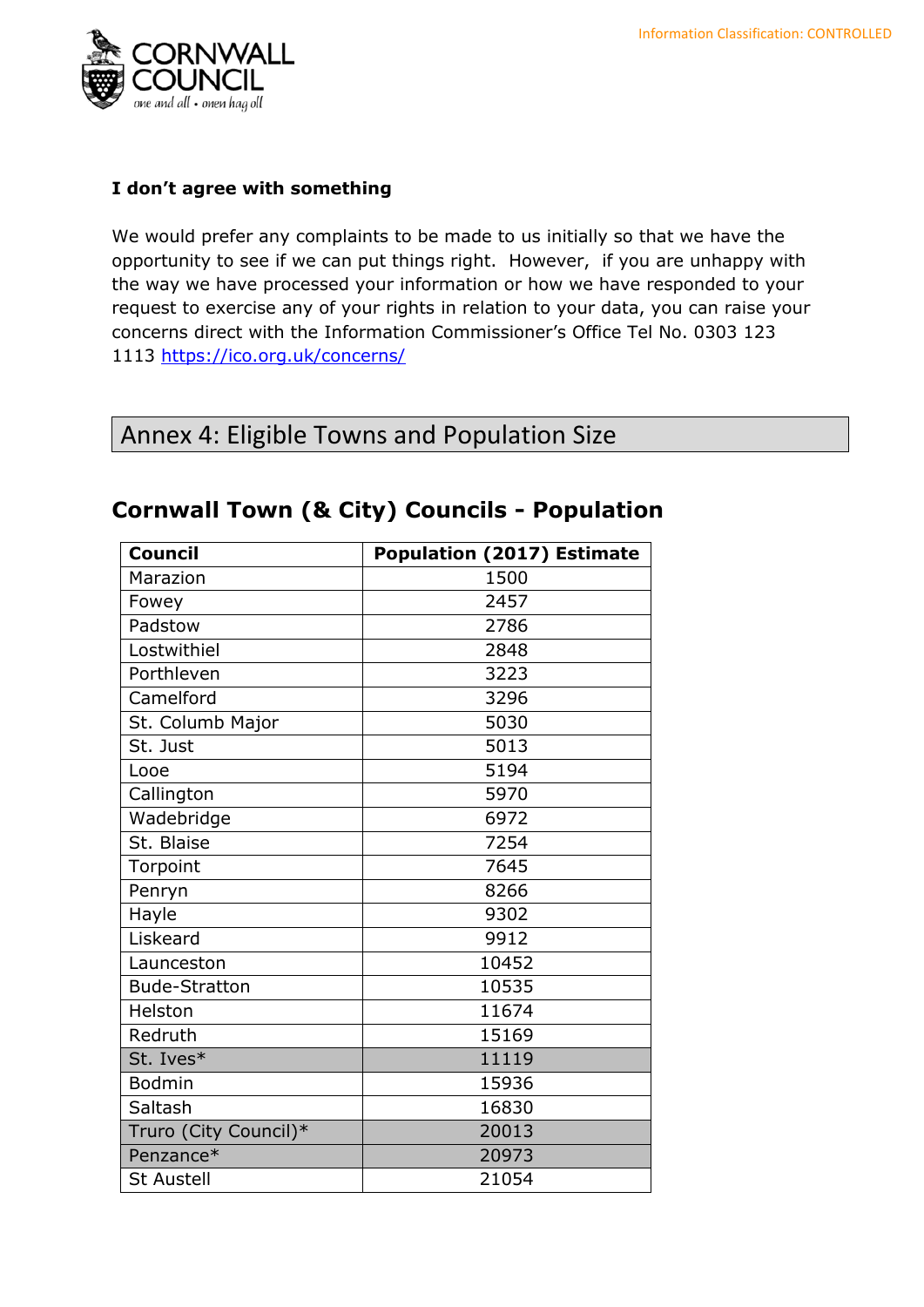

| Newquay     | 22074 |
|-------------|-------|
| $Camborne*$ | 21975 |
| Falmouth    | 23061 |

Source: Office for National Statistics licensed under the Open Government Licence: *'Parish Population estimates for mid-2002 to mid-2017 based on bestfitting of output areas to parishes (released as an ad-hoc)'. November 2018.*

\* Already in Receipt of UK Government Future High Street or Town Deal funding